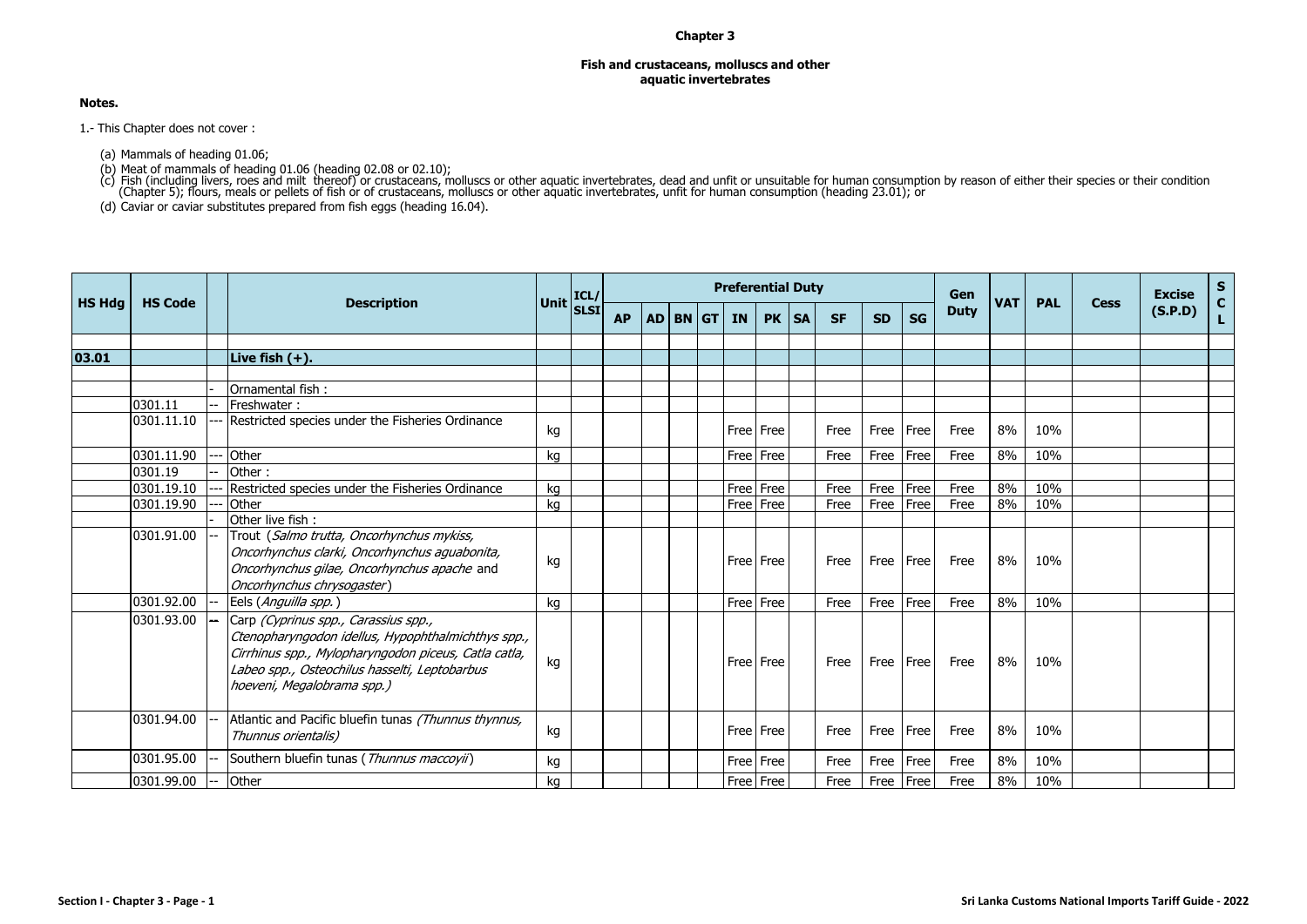|               |                |        |                                                                                                                                                                                         |             | ICL/        |           |          | <b>Preferential Duty</b> |       |           |           |    | Gen         |            |            |             | <b>Excise</b> | $\mathsf{s}$       |
|---------------|----------------|--------|-----------------------------------------------------------------------------------------------------------------------------------------------------------------------------------------|-------------|-------------|-----------|----------|--------------------------|-------|-----------|-----------|----|-------------|------------|------------|-------------|---------------|--------------------|
| <b>HS Hdg</b> | <b>HS Code</b> |        | <b>Description</b>                                                                                                                                                                      | <b>Unit</b> | <b>SLSI</b> | <b>AP</b> | AD BN GT | <b>IN</b>                | PK SA | <b>SF</b> | <b>SD</b> | SG | <b>Duty</b> | <b>VAT</b> | <b>PAL</b> | <b>Cess</b> | (S.P.D)       | $\mathbf{C}$<br>L. |
| 03.02         |                |        | Fish, fresh or chilled, excluding fish fillets and                                                                                                                                      |             |             |           |          |                          |       |           |           |    |             |            |            |             |               |                    |
|               |                |        | other fish meat of heading 03.04.                                                                                                                                                       |             |             |           |          |                          |       |           |           |    |             |            |            |             |               |                    |
|               |                |        | Salmonidae, excluding edible fish offal of<br>subheadings 0302.91 to 0302.99:                                                                                                           |             |             |           |          |                          |       |           |           |    |             |            |            |             |               |                    |
|               | 0302.11.00     |        | Trout (Salmo trutta, Oncorhynchus mykiss,<br>Oncorhynchus clarki, Oncorhynchus aguabonita,<br>Oncorhynchus gilae, Oncorhynchus apache and<br>Oncorhynchus chrysogaster)                 | kg          |             |           |          |                          | Free  | 5%        | 4.5%      |    | 15%         | 8%         | 10%        |             |               | $\ast$             |
|               | 0302.13.00     |        | Pacific salmon (Oncorhynchus nerka, Oncorhynchus<br>gorbuscha, Oncorchynchus keta, Oncorhynchus<br>tschawytscha, Oncorhynchus kisutch, Oncorhynchus<br>masou and Oncorhynchus rhodurus) | kg          |             |           |          |                          | Free  | 5%        | 4.5%      |    | 15%         | 8%         | 10%        |             |               | $\ast$             |
|               | 0302.14.00     |        | Atlantic Salmon (Salmo salar) and Danube salmon<br>(Hucho hucho)                                                                                                                        | kg          |             |           |          |                          | Free  | 5%        | 4.5%      |    | 15%         | 8%         | 10%        |             |               | $\ast$             |
|               | 0302.19.00     |        | Other                                                                                                                                                                                   | kg          |             |           |          |                          | Free  | 5%        | 4.5%      |    | 15%         | 8%         | 10%        |             |               | $\ast$             |
|               |                |        | Flat fish (Pleuronectidae, Bothidae, Cynoglossidae,<br>Soleidae, Scophthalmidae and Citharidae), excluding<br>edible fish offal of subheadings 0302.91 to 0302.99:                      |             |             |           |          |                          |       |           |           |    |             |            |            |             |               |                    |
|               | 0302.21.00     |        | Halibut (Reinhardtius hippoglassoides, Hippoglossus<br>hippoglossus, Hippoglossus stenolepis)                                                                                           | kg          |             |           |          |                          | Free  | 5%        | 4.5%      |    | 15%         | 8%         | 10%        |             |               | $\ast$             |
|               | 0302.22.00     |        | Plaice (Pleuronectes platessa)                                                                                                                                                          | kg          |             |           |          |                          | Free  | 5%        | 4.5%      |    | 15%         | 8%         | 10%        |             |               | $\ast$             |
|               | 0302.23.00     |        | Sole (Solea spp.)                                                                                                                                                                       | kq          |             |           |          |                          | Free  | 5%        | 4.5%      |    | 15%         | 8%         | 10%        |             |               | $\ast$             |
|               | 0302.24.00     | $--$   | Turbots (Psetta maxima)                                                                                                                                                                 | ka          |             |           |          |                          | Free  | 5%        | 4.5%      |    | 15%         | 8%         | 10%        |             |               | $\ast$             |
|               | 0302.29.00     |        | Other<br>Tunas (of the genus Thunnus), skipjack or stripe-<br>bellied bonito (Euthynnus (Katsuwonus) pelamis),<br>excluding edible fish offal of subheadings 0302.91 to<br>0302.99:     | ka          |             |           |          |                          | Free  | 5%        | 4.5%      |    | 15%         | 8%         | 10%        |             |               | $\ast$             |
|               | 0302.31.00     |        | Albacore or longfinned tunas (Thunnus alalunga)                                                                                                                                         | kg          |             |           |          |                          |       | 5%        | 4.5%      |    | 15%         | 8%         | 10%        |             |               | $\ast$             |
|               | 0302.32.00     |        | Yellowfin tunas (Thunnus albacares)                                                                                                                                                     | kg          |             |           |          |                          |       | 5%        | 4.5%      |    | 15%         | 8%         | 10%        |             |               | $\ast$             |
|               | 0302.33.00     |        | Skipjack or stripe-bellied bonito                                                                                                                                                       | kg          |             |           |          | Free                     |       | 5%        | 4.5%      |    | 15%         | 8%         | 10%        |             |               | $\ast$             |
|               | 0302.34.00     |        | Bigeye tunas (Thunnus obesus)                                                                                                                                                           | kg          |             |           |          |                          | Free  | 5%        | 4.5%      |    | 15%         | 8%         | 10%        |             |               | $\ast$             |
|               | 0302.35.00     |        | Atlantic and Pacific bluefin tunas (Thunnus thynnus,<br>Thunnus orientalis)                                                                                                             | kg          |             |           |          |                          | Free  | 5%        | 4.5%      |    | 15%         | 8%         | 10%        |             |               | $\ast$             |
|               | 0302.36.00     |        | Southern bluefin tunas (Thunnus maccoyii)                                                                                                                                               | kg          |             |           |          |                          | Free  | 5%        | 4.5%      |    | 15%         | 8%         | 10%        |             |               | $\ast$             |
|               | 0302.39.00     | $\sim$ | Other                                                                                                                                                                                   | kg          |             |           |          |                          |       | 5%        | 4.5%      |    | 15%         | 8%         | 10%        |             |               | $\ast$             |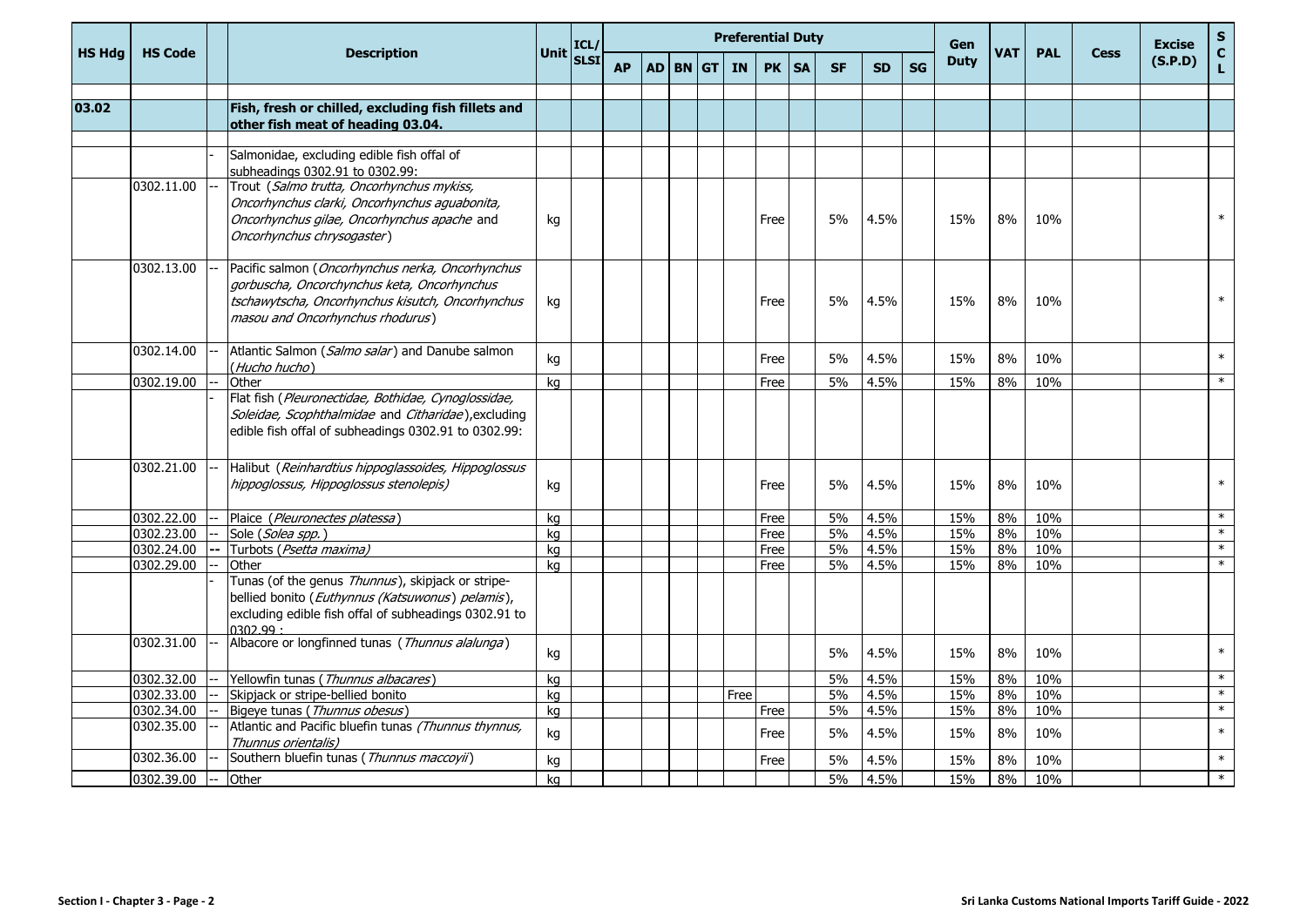|               |                |      |                                                                                                                                                                                                                                                                                                                                                                                                                                                                                                                                                                                                                                                                                                                                                                                                                       | Unit ICL/ |             |           |  |          | <b>Preferential Duty</b> |      |           |           |           |           | Gen         |            |            |             | <b>Excise</b> | S                  |
|---------------|----------------|------|-----------------------------------------------------------------------------------------------------------------------------------------------------------------------------------------------------------------------------------------------------------------------------------------------------------------------------------------------------------------------------------------------------------------------------------------------------------------------------------------------------------------------------------------------------------------------------------------------------------------------------------------------------------------------------------------------------------------------------------------------------------------------------------------------------------------------|-----------|-------------|-----------|--|----------|--------------------------|------|-----------|-----------|-----------|-----------|-------------|------------|------------|-------------|---------------|--------------------|
| <b>HS Hdg</b> | <b>HS Code</b> |      | <b>Description</b>                                                                                                                                                                                                                                                                                                                                                                                                                                                                                                                                                                                                                                                                                                                                                                                                    |           | <b>SLSI</b> | <b>AP</b> |  | AD BN GT | <b>IN</b>                | PK   | <b>SA</b> | <b>SF</b> | <b>SD</b> | <b>SG</b> | <b>Duty</b> | <b>VAT</b> | <b>PAL</b> | <b>Cess</b> | (S.P.D)       | $\mathbf{C}$<br>L. |
|               |                |      | Herrings (Clupea harengus, Clupea pallasii),<br>anchovies (Engraulis spp.), sardines (Sardina<br>pilchardus, Sardinops spp.), sardinella (Sardinella<br>spp.), brisling or sprats (Sprattus sprattus), mackerel<br>(Scomber scombrus, Scomber australasicus, Scomber<br>japonicus), Indian Mackerels (Rastrelliger spp.),<br>seerfishes (Scomberomorus spp.) ,jack and horse<br>mackerel (Trachurus spp.),jacks, crevalles (Caranx<br>spp.), cobia (Rachycentron canadum), silver<br>pomfrets (Pampus spp.), Pacific saury (Cololabis<br>saira), Scads (Decapterus spp.), capelin (Mallotus<br>villosus), swordfish (Xiphias gladius,<br>Kawakawa (Euthynnus affinis), bonitos (Sarda spp.),<br>marlins, sailfishes, spearfish (Istiophoridae),<br>excluding edible fish offal of subheadings 0302.91 to<br>0302.99 : |           |             |           |  |          |                          |      |           |           |           |           |             |            |            |             |               |                    |
|               | 0302.41.00     |      | Herrings (Clupea harengus, Clupea pallasii)                                                                                                                                                                                                                                                                                                                                                                                                                                                                                                                                                                                                                                                                                                                                                                           | kg        |             |           |  |          | Free                     |      |           | 5%        | 4.5%      |           | 15%         | 8%         | 10%        |             |               | $\ast$             |
|               | 0302.42.00     |      | Anchovies (Engraulis spp.)                                                                                                                                                                                                                                                                                                                                                                                                                                                                                                                                                                                                                                                                                                                                                                                            | kg        |             |           |  |          |                          |      |           | 5%        | 4.5%      |           | 15%         | 8%         | 10%        |             |               | $\ast$             |
|               | 0302.43.00     |      | Sardines (Sardina pilchardus, Sardinops spp.),<br>Sardinella (Sardinella spp.), brisling or sprats<br>(Sprattus sprattus) sardinella                                                                                                                                                                                                                                                                                                                                                                                                                                                                                                                                                                                                                                                                                  | kg        |             |           |  |          |                          |      |           | 5%        | 4.5%      |           | 15%         | 8%         | 10%        |             |               | $\ast$             |
|               | 0302.44.00     |      | Mackerel (Scomber scombrus, Scomber australasicus,<br>Scomber japonicus)                                                                                                                                                                                                                                                                                                                                                                                                                                                                                                                                                                                                                                                                                                                                              | kg        |             |           |  |          |                          |      |           | 5%        | 4.5%      |           | 15%         | 8%         | 10%        |             |               | $\ast$             |
|               | 0302.45.00     |      | Jack and horse mackerel (Trachurus spp.)                                                                                                                                                                                                                                                                                                                                                                                                                                                                                                                                                                                                                                                                                                                                                                              | kg        |             |           |  |          |                          |      |           | 5%        | 4.5%      |           | 15%         | 8%         | 10%        |             |               | $\ast$             |
|               | 0302.46.00     |      | Cobia (Rachycentron canadum)                                                                                                                                                                                                                                                                                                                                                                                                                                                                                                                                                                                                                                                                                                                                                                                          | kg        |             |           |  |          |                          |      |           | 5%        | 4.5%      |           | 15%         | 8%         | 10%        |             |               | $\ast$             |
|               | 0302.47.00     |      | Swordfish (Xiphias gladius)                                                                                                                                                                                                                                                                                                                                                                                                                                                                                                                                                                                                                                                                                                                                                                                           | kg        |             |           |  |          |                          |      |           | 5%        | 4.5%      |           | 15%         | 8%         | 10%        |             |               | $\ast$             |
|               | 0302.49.00     |      | Other<br>Fish of the families Bregmacerotidae, Euclichthyidae,<br>Gadidae, Macrouridae, Melanonidae, Merlucciidae,<br>Moridae and Muraenolepididae, excluding edible fish<br>offal of subheadings 0302.91 to 0302.99:                                                                                                                                                                                                                                                                                                                                                                                                                                                                                                                                                                                                 | ka        |             |           |  |          |                          |      |           |           |           |           | 15%         | 8%         | 10%        |             |               | $\ast$             |
|               | 0302.51.00     |      | Cod (Gadus morhua, Gadus ogac, Gadus<br>macrocephalus)                                                                                                                                                                                                                                                                                                                                                                                                                                                                                                                                                                                                                                                                                                                                                                | kg        |             |           |  |          |                          | Free |           | 5%        | 4.5%      |           | 15%         | 8%         | 10%        |             |               | $\ast$             |
|               | 0302.52.00     |      | Haddock (Melanogrammus aeglefinus)                                                                                                                                                                                                                                                                                                                                                                                                                                                                                                                                                                                                                                                                                                                                                                                    | kg        |             |           |  |          |                          | Free |           | 5%        | 4.5%      |           | 15%         | 8%         | 10%        |             |               | $\ast$             |
|               | 0302.53.00     |      | Coalfish (Pollachius virens)                                                                                                                                                                                                                                                                                                                                                                                                                                                                                                                                                                                                                                                                                                                                                                                          | kg        |             |           |  |          |                          | Free |           | 5%        | 4.5%      |           | 15%         | 8%         | 10%        |             |               | $\ast$             |
|               | 0302.54.00     |      | Hake (Merluccius spp., Urophycis spp.)                                                                                                                                                                                                                                                                                                                                                                                                                                                                                                                                                                                                                                                                                                                                                                                | kg        |             |           |  |          |                          |      |           | 5%        | 4.5%      |           | 15%         | 8%         | 10%        |             |               | $\ast$             |
|               | 0302.55.00     |      | Alaska Pollack (Theragra chalcogramma)                                                                                                                                                                                                                                                                                                                                                                                                                                                                                                                                                                                                                                                                                                                                                                                | kg        |             |           |  |          |                          |      |           | 5%        | 4.5%      |           | 15%         | 8%         | 10%        |             |               | $\ast$             |
|               | 0302.56.00     |      | Blue whitings (Micromesistius poutassou,<br>Micromesistius australis)                                                                                                                                                                                                                                                                                                                                                                                                                                                                                                                                                                                                                                                                                                                                                 | kg        |             |           |  |          |                          |      |           | 5%        | 4.5%      |           | 15%         | 8%         | 10%        |             |               | $\ast$             |
|               | 0302.59.00     | $-1$ | Other                                                                                                                                                                                                                                                                                                                                                                                                                                                                                                                                                                                                                                                                                                                                                                                                                 | kg        |             |           |  |          |                          |      |           | 5%        | 4.5%      |           | 15%         | 8%         | 10%        |             |               | $\ast$             |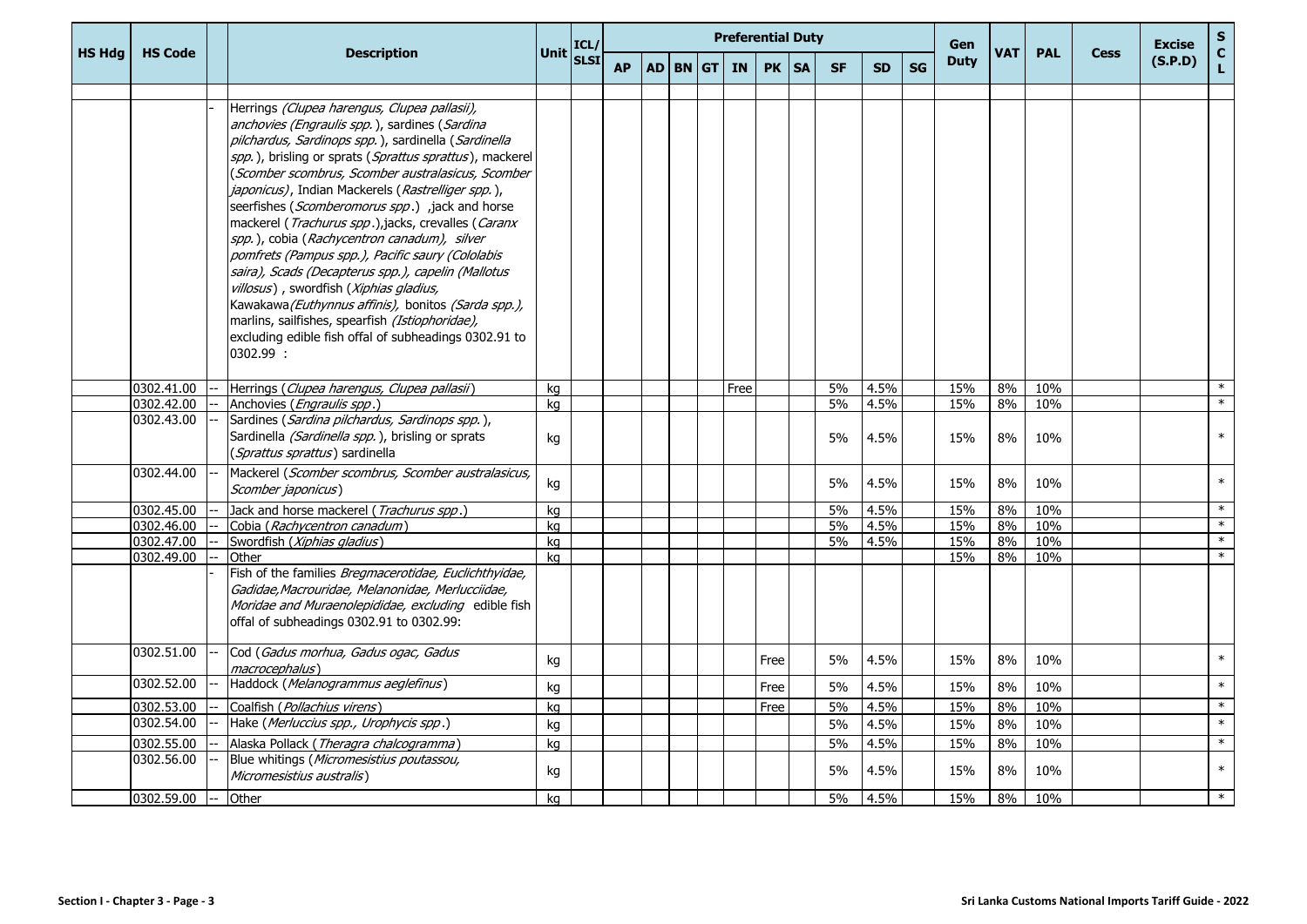|               |                |                                                                                                                                                                                                                                                                                                                                                                                                                                                                                                                       |             | ICL/        |           |  |              |      | <b>Preferential Duty</b> |           |           |           | Gen         |            |            |             | <b>Excise</b> | ${\sf s}$                    |
|---------------|----------------|-----------------------------------------------------------------------------------------------------------------------------------------------------------------------------------------------------------------------------------------------------------------------------------------------------------------------------------------------------------------------------------------------------------------------------------------------------------------------------------------------------------------------|-------------|-------------|-----------|--|--------------|------|--------------------------|-----------|-----------|-----------|-------------|------------|------------|-------------|---------------|------------------------------|
| <b>HS Hdg</b> | <b>HS Code</b> | <b>Description</b>                                                                                                                                                                                                                                                                                                                                                                                                                                                                                                    | <b>Unit</b> | <b>SLSI</b> | <b>AP</b> |  | $AD$ BN $GT$ | IN 1 | PK   SA                  | <b>SF</b> | <b>SD</b> | <b>SG</b> | <b>Duty</b> | <b>VAT</b> | <b>PAL</b> | <b>Cess</b> | (S.P.D)       | $\mathbf{C}$<br>$\mathbf{L}$ |
|               |                | Tilapias ( <i>Oreochromis spp.</i> ), catfish ( <i>Pangasius spp.,</i><br>Silurus spp., Clarias spp., Ictalurus spp.), carp<br>(Cyprinus spp., Carassius spp., Ctenopharyngodon<br>idellus, Hypophthalmichthys spp., Cirrhinus spp.,<br>Mylopharyngodon piceus, Catla catla, Labeo spp.,<br>Osteochilus hasselti, Leptobarbus hoeveni,<br>Megalobrama spp.), eels (Anguilla spp.), Nile perch<br>(Lates niloticus) and snakeheads (Channa<br>spp.), excluding edible fish offal of subheadings<br>0302.91 to 0302.99: |             |             |           |  |              |      |                          |           |           |           |             |            |            |             |               |                              |
|               | 0302.71.00     | Tilapias ( <i>Oreochromis spp</i> .)                                                                                                                                                                                                                                                                                                                                                                                                                                                                                  | kg          |             |           |  |              |      |                          | 5%        | 4.5%      |           | 15%         | 8%         | 10%        |             |               | $\ast$                       |
|               | 0302.72.00     | Catfish (Pangasius spp., Silurus spp., Clarias spp.,<br>Ictalurus spp.)                                                                                                                                                                                                                                                                                                                                                                                                                                               | kg          |             |           |  |              |      |                          | 5%        | 4.5%      |           | 15%         | 8%         | 10%        |             |               | $\ast$                       |
|               | 0302.73.00     | Carp (Cyprinus spp., Carassius spp.,<br>Ctenopharyngodon idellus, Hypophthalmichthys spp.,<br>Cirrhinus spp., Mylopharyngodon piceus, Catla catla,<br>Labeo spp., Osteochilus hasselti, Leptobarbus<br>hoeveni, Megalobrama spp.)                                                                                                                                                                                                                                                                                     | kg          |             |           |  |              |      |                          | 5%        | 4.5%      |           | 15%         | 8%         | 10%        |             |               | $\ast$                       |
|               | 0302.74.00     | Eels (Anguilla spp.)                                                                                                                                                                                                                                                                                                                                                                                                                                                                                                  | kg          |             |           |  |              |      | Free                     | 5%        | 4.5%      |           | 15%         | 8%         | 10%        |             |               | $\ast$                       |
|               | 0302.79.00     | Other                                                                                                                                                                                                                                                                                                                                                                                                                                                                                                                 | ka          |             |           |  |              |      |                          | 5%        | 4.5%      |           | 15%         | 8%         | 10%        |             |               | $\ast$                       |
|               |                | Other fish, excluding edible fish offal of subheadings<br>0302.91 to 0302.99:                                                                                                                                                                                                                                                                                                                                                                                                                                         |             |             |           |  |              |      |                          |           |           |           |             |            |            |             |               |                              |
|               | 0302.81.00     | Dogfish and other sharks                                                                                                                                                                                                                                                                                                                                                                                                                                                                                              | kg          |             |           |  |              |      | Free                     | 5%        | 4.5%      |           | 15%         | 8%         | 10%        |             |               | $\ast$                       |
|               | 0302.82.00     | Rays and skates (Rajidae)                                                                                                                                                                                                                                                                                                                                                                                                                                                                                             | kg          |             |           |  |              |      |                          | 5%        | 4.5%      |           | 15%         | 8%         | 10%        |             |               | $\ast$                       |
|               | 0302.83.00     | Toothfish (Dissostichus spp.)                                                                                                                                                                                                                                                                                                                                                                                                                                                                                         | kg          |             |           |  |              |      |                          | 5%        | 4.5%      |           | 15%         | 8%         | 10%        |             |               | $\ast$                       |
|               | 0302.84.00     | Seabass (Dicentrarchus spp.)                                                                                                                                                                                                                                                                                                                                                                                                                                                                                          | kg          |             |           |  |              |      |                          | 5%        | 4.5%      |           | 15%         | 8%         | 10%        |             |               | $\ast$                       |
|               | 0302.85.00     | Seabream (Sparidae)                                                                                                                                                                                                                                                                                                                                                                                                                                                                                                   | kg          |             |           |  |              |      |                          | 5%        | 4.5%      |           | 15%         | 8%         | 10%        |             |               | $\ast$                       |
|               | 0302.89        | Other:                                                                                                                                                                                                                                                                                                                                                                                                                                                                                                                |             |             |           |  |              |      |                          |           |           |           |             |            |            |             |               |                              |
|               | 0302.89.10     | Linna fish (Decapterus punctatus, Decapterus<br>russelli)                                                                                                                                                                                                                                                                                                                                                                                                                                                             | kg          |             |           |  |              |      |                          | 5%        | 4.5%      |           | 15%         | 8%         | 10%        |             |               | $\ast$                       |
|               | 0302.89.90     | Other                                                                                                                                                                                                                                                                                                                                                                                                                                                                                                                 | kg          |             |           |  |              |      |                          | 5%        | 4.5%      |           | 15%         | 8%         | 10%        |             |               | $\ast$                       |
|               |                | Livers, roes, milt, fish fins, heads, tails, maws and<br>other edible fish offal:                                                                                                                                                                                                                                                                                                                                                                                                                                     |             |             |           |  |              |      |                          |           |           |           |             |            |            |             |               |                              |
|               | 0302.91.00     | Livers, roes and milt                                                                                                                                                                                                                                                                                                                                                                                                                                                                                                 | kg          |             |           |  |              |      | Free                     | 5%        | 4.5%      |           | 15%         | 8%         | 10%        |             |               | $\ast$                       |
|               | 0302.92.00     | Shark fins                                                                                                                                                                                                                                                                                                                                                                                                                                                                                                            | kg          |             |           |  |              |      |                          |           |           |           | 15%         | 8%         | 10%        |             |               | $\ast$                       |
|               | 0302.99.00     | Other                                                                                                                                                                                                                                                                                                                                                                                                                                                                                                                 | kg          |             |           |  |              |      |                          |           |           |           | 15%         | 8%         | 10%        |             |               | $\ast$                       |
| 03.03         |                | Fish, frozen, excluding fish fillets and other fish<br>meat of heading $03.04 (+)$ .                                                                                                                                                                                                                                                                                                                                                                                                                                  |             |             |           |  |              |      |                          |           |           |           |             |            |            |             |               |                              |
|               |                |                                                                                                                                                                                                                                                                                                                                                                                                                                                                                                                       |             |             |           |  |              |      |                          |           |           |           |             |            |            |             |               |                              |
|               |                | Salmonidae, excluding edible fish offal of<br>subheadings 0303.91 to 0303.99 :                                                                                                                                                                                                                                                                                                                                                                                                                                        |             |             |           |  |              |      |                          |           |           |           |             |            |            |             |               |                              |
|               | 0303.11.00     | Sockeye salmon (red salmon) (Oncorhynchus nerka)                                                                                                                                                                                                                                                                                                                                                                                                                                                                      | kg          |             |           |  |              |      | Free                     | 5%        | 4.5%      |           | 15%         | 8%         | 10%        |             |               | $\ast$                       |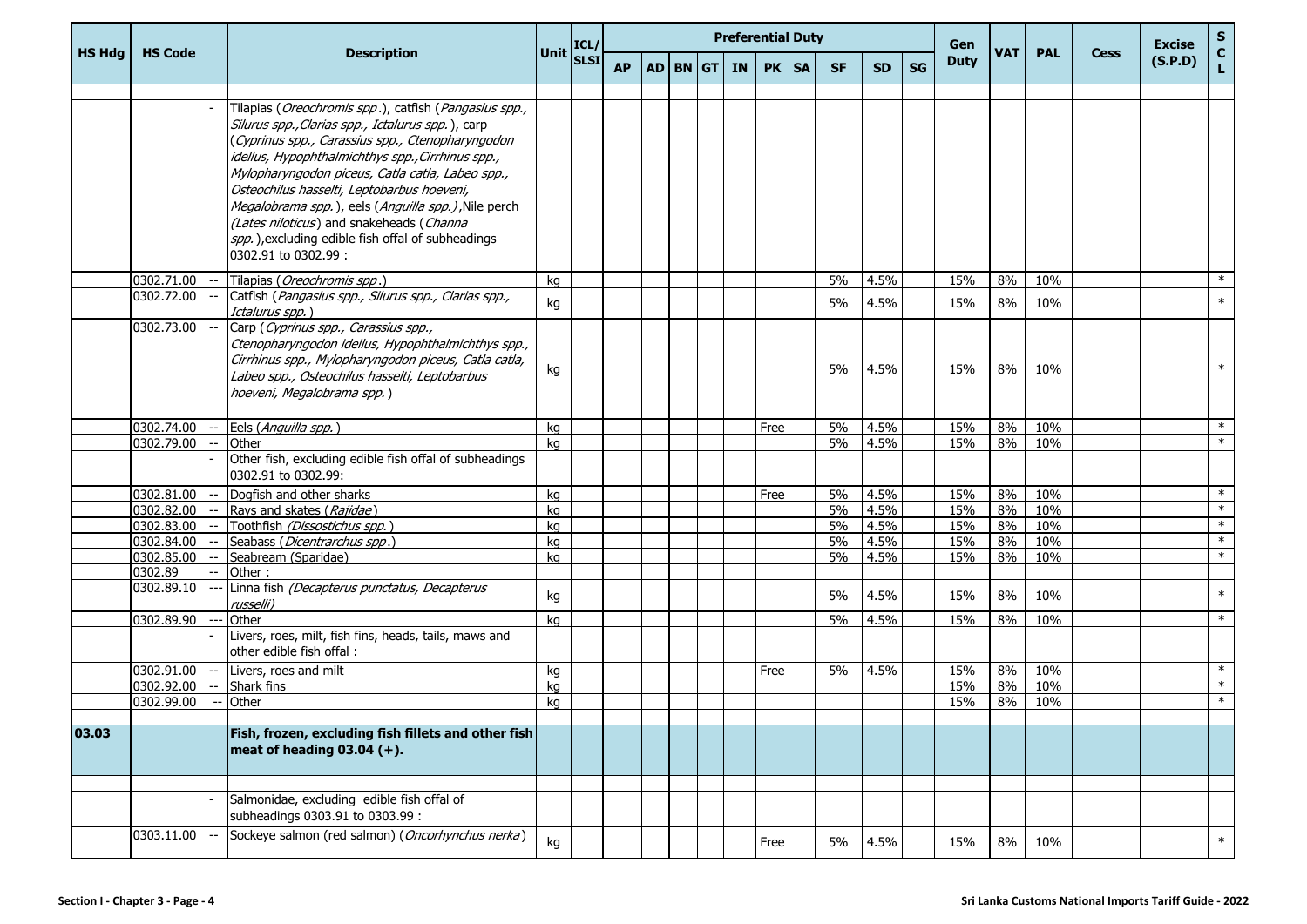| <b>HS Hdg</b> |                          |                                                                                                                                                                                                                                                                                                                                                                                                                                                                                                      | <b>Unit</b> | ICL/        |           |                 | <b>Preferential Duty</b> |              |           |            |              |           | Gen         | <b>VAT</b> | <b>PAL</b> | <b>Cess</b> | <b>Excise</b> | S<br>$\mathbf{C}$ |
|---------------|--------------------------|------------------------------------------------------------------------------------------------------------------------------------------------------------------------------------------------------------------------------------------------------------------------------------------------------------------------------------------------------------------------------------------------------------------------------------------------------------------------------------------------------|-------------|-------------|-----------|-----------------|--------------------------|--------------|-----------|------------|--------------|-----------|-------------|------------|------------|-------------|---------------|-------------------|
|               | <b>HS Code</b>           | <b>Description</b>                                                                                                                                                                                                                                                                                                                                                                                                                                                                                   |             | <b>SLSI</b> | <b>AP</b> | <b>AD BN GT</b> | <b>IN</b>                | <b>PK</b>    | <b>SA</b> | <b>SF</b>  | SD.          | <b>SG</b> | <b>Duty</b> |            |            |             | (S.P.D)       | Ĺ.                |
|               | 0303.12.00               | Other Pacific salmon (Oncorhynchus gorbuscha,<br>Oncorhynchus keta, Oncorhynchus tschawytscha,<br>Oncorhynchus kisutch, Oncorhynchus masou and<br>Oncorhynchus rhodurus)                                                                                                                                                                                                                                                                                                                             | kg          |             |           |                 |                          | Free         |           | 5%         | 4.5%         |           | 15%         | 8%         | 10%        |             |               | $\ast$            |
|               | 0303.13.00               | Atlantic salmon (Salmo salar) and Danube salmon<br>(Hucho hucho)                                                                                                                                                                                                                                                                                                                                                                                                                                     | kg          |             |           |                 |                          | Free         |           | 5%         | 4.5%         |           | 15%         | 8%         | 10%        |             |               | $\ast$            |
|               | 0303.14.00               | Trout (Salmo trutta, Oncorhynchus mykiss,<br>Oncorhynchus clarki, Oncorhynchus aguabonita,<br>Oncorhynchus gilae, Oncorhynchus apache and<br>Oncorhynchus chrysogaster)                                                                                                                                                                                                                                                                                                                              | kg          |             |           |                 |                          | Free         |           | 5%         | 4.5%         |           | 15%         | 8%         | 10%        |             |               | $\ast$            |
|               | 0303.19.00               | Other                                                                                                                                                                                                                                                                                                                                                                                                                                                                                                | kq          |             |           |                 |                          | Free         |           | 5%         | 4.5%         |           | 15%         | 8%         | 10%        |             |               | $\ast$            |
|               |                          | Tilapias (Oreochromis spp.), catfish (Pangasius spp.,<br>Silurus spp., Clarias spp., Ictalurus spp.), carp<br>(Cyprinus spp., Carassius spp., Ctenopharyngodon<br>idellus, Hypophthalmichthys spp., Cirrhinus spp.,<br>Mylopharyngodon piceus, Catla catla, Labeo<br>spp., Osteochilus hasselti, Leptobarbus hoeveni,<br>Megalobrama spp.), eels (Anguilla spp.), Nile perch<br>(Lates niloticus) and snakeheads (Channa spp.),<br>excluding edible fish offal of subheadings 0303.91 to<br>0303.99: |             |             |           |                 |                          |              |           |            |              |           |             |            |            |             |               |                   |
|               | 0303.23.00               | Tilapias (Oreochromis spp.)                                                                                                                                                                                                                                                                                                                                                                                                                                                                          | kg          |             |           |                 |                          | Free         |           | 13.5% 4.5% |              |           | 15%         | 8%         | 10%        |             |               | $\ast$            |
|               | 0303.24.00               | Catfish (Pangasius spp., Silurus spp., Clarias spp.,<br>Ictalurus spp.)                                                                                                                                                                                                                                                                                                                                                                                                                              | kg          |             |           |                 |                          | Free         |           | 13.5% 4.5% |              |           | 15%         | 8%         | 10%        |             |               | $\ast$            |
|               | 0303.25.00               | Carp (Cyprinus spp., Carassius<br>spp., Ctenopharyngodon idellus, Hypophthalmichthys<br>spp., Cirrhinus spp., Mylopharyngodon piceus, Catla<br>catla, Labeo spp., Osteochilus hasselti, Leptobarbus<br>hoeveni, Megalobrama spp.)                                                                                                                                                                                                                                                                    | kg          |             |           |                 |                          | Free         |           | 13.5% 4.5% |              |           | 15%         | 8%         | 10%        |             |               | $\ast$            |
|               | 0303.26.00               | Eels (Anguilla spp.)                                                                                                                                                                                                                                                                                                                                                                                                                                                                                 | kg          |             |           |                 |                          | Free         |           | 5%         | 4.5%         |           | 15%         | 8%         | 10%        |             |               | $\ast$            |
|               | 0303.29.00               | Other                                                                                                                                                                                                                                                                                                                                                                                                                                                                                                | ka          |             |           |                 |                          | Free         |           | 5%         | 4.5%         |           | 15%         | 8%         | 10%        |             |               | $\ast$            |
|               |                          | Flat fish (Pleuronectidae, Bothidae, Cynoglossidae,<br>Soleidae, Scophthalmidae and Citharidae), excluding<br>edible fish offal of subheadings 0303.91 to 0303.99 :                                                                                                                                                                                                                                                                                                                                  |             |             |           |                 |                          |              |           |            |              |           |             |            |            |             |               |                   |
|               | 0303.31.00               | Halibut (Reinhardtius hippoglassoides, Hippoglossus<br>hippoglossus, Hippoglossus stenolepis)                                                                                                                                                                                                                                                                                                                                                                                                        | kg          |             |           |                 |                          | Free         |           | 5%         | 4.5%         |           | 15%         | 8%         | 10%        |             |               | $\ast$            |
|               | 0303.32.00               | Plaice (Pleuronectes platessa)                                                                                                                                                                                                                                                                                                                                                                                                                                                                       | kg          |             |           |                 |                          | Free         |           | 5%         | 4.5%         |           | 15%         | 8%         | 10%        |             |               | $\ast$            |
|               | 0303.33.00               | Sole (Solea spp.)                                                                                                                                                                                                                                                                                                                                                                                                                                                                                    | kg          |             |           |                 |                          | Free         |           | 5%         | 4.5%         |           | 15%         | 8%         | 10%        |             |               | $\ast$<br>$\ast$  |
|               | 0303.34.00<br>0303.39.00 | Turbots (Psetta maxima)<br>Other                                                                                                                                                                                                                                                                                                                                                                                                                                                                     | kg<br>kg    |             |           |                 |                          | Free<br>Free |           | 5%<br>5%   | 4.5%<br>4.5% |           | 15%<br>15%  | 8%<br>8%   | 10%<br>10% |             |               | $\ast$            |
|               |                          | Tunas (of the genus Thunnus), skipjack or stripe-<br>bellied bonito (Euthynnus (Katsuwonus) pelamis),<br>excluding edible fish offal of subheadings 0303.91 to                                                                                                                                                                                                                                                                                                                                       |             |             |           |                 |                          |              |           |            |              |           |             |            |            |             |               |                   |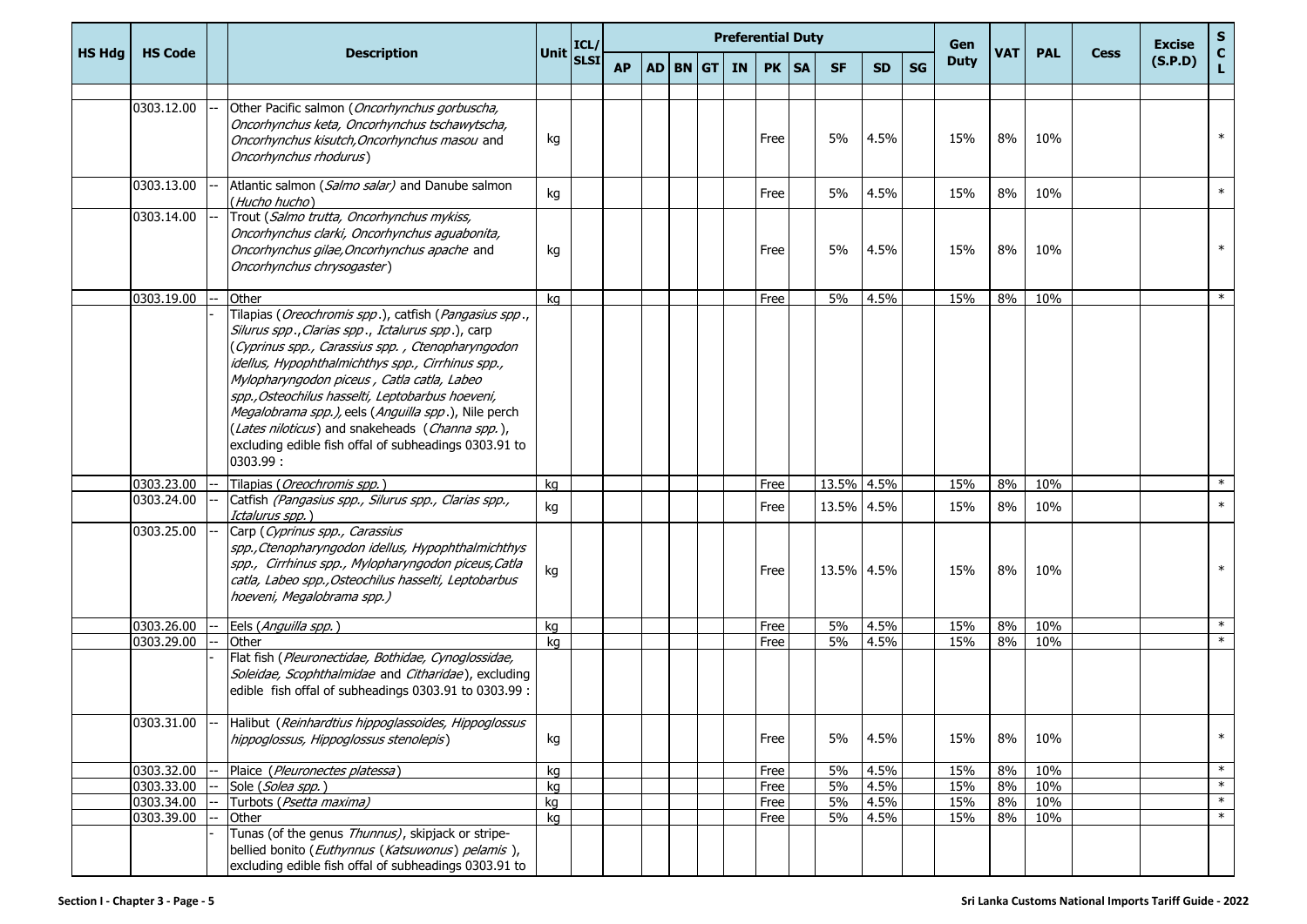|               |                |                                                                                                                                                                                                                                                                                                                                                                                                                                                                                                                                                                                                                                                                                                                                                                                                                     |                                                             |   |           |  |          | <b>Preferential Duty</b> |         |            |           |           | Gen         |     |            |             | <b>Excise</b> |                  |
|---------------|----------------|---------------------------------------------------------------------------------------------------------------------------------------------------------------------------------------------------------------------------------------------------------------------------------------------------------------------------------------------------------------------------------------------------------------------------------------------------------------------------------------------------------------------------------------------------------------------------------------------------------------------------------------------------------------------------------------------------------------------------------------------------------------------------------------------------------------------|-------------------------------------------------------------|---|-----------|--|----------|--------------------------|---------|------------|-----------|-----------|-------------|-----|------------|-------------|---------------|------------------|
| <b>HS Hdg</b> | <b>HS Code</b> | <b>Description</b>                                                                                                                                                                                                                                                                                                                                                                                                                                                                                                                                                                                                                                                                                                                                                                                                  | Unit $\begin{vmatrix} \text{ICL}/\text{SLSI} \end{vmatrix}$ |   | <b>AP</b> |  | AD BN GT | <b>IN</b>                | PK   SA | <b>SF</b>  | <b>SD</b> | <b>SG</b> | <b>Duty</b> | VAT | <b>PAL</b> | <b>Cess</b> | (S.P.D)       | S<br>C<br>L      |
|               |                |                                                                                                                                                                                                                                                                                                                                                                                                                                                                                                                                                                                                                                                                                                                                                                                                                     |                                                             |   |           |  |          |                          |         |            |           |           |             |     |            |             |               |                  |
|               | 0303.41.00     | Albacore or longfinned tunas (Thunnus alalunga)                                                                                                                                                                                                                                                                                                                                                                                                                                                                                                                                                                                                                                                                                                                                                                     | kg                                                          |   |           |  |          |                          |         | 5%         | 4.5%      |           | 15%         | 8%  | 10%        |             |               | $\ast$           |
|               | 0303.42.00     | Yellowfin tunas (Thunnus albacares)                                                                                                                                                                                                                                                                                                                                                                                                                                                                                                                                                                                                                                                                                                                                                                                 | kg                                                          |   |           |  |          |                          |         | 13.5% 4.5% |           |           | 15%         | 8%  | 10%        |             |               | $\ast$           |
|               | 0303.43.00     | Skipjack or stripe-bellied bonito                                                                                                                                                                                                                                                                                                                                                                                                                                                                                                                                                                                                                                                                                                                                                                                   | kg                                                          |   |           |  |          |                          |         | 13.5% 4.5% |           |           | 15%         | 8%  | 10%        |             |               | $\ast$<br>$\ast$ |
|               | 0303.44.00     | Bigeye tunas (Thunnus obesus)                                                                                                                                                                                                                                                                                                                                                                                                                                                                                                                                                                                                                                                                                                                                                                                       | kg                                                          |   |           |  |          |                          |         | 13.5% 4.5% |           |           | 15%         | 8%  | 10%        |             |               |                  |
|               | 0303.45.00     | Atlantic and Pacific bluefin tunas (Thunnus thynnus,<br>Thunnus orientalis)                                                                                                                                                                                                                                                                                                                                                                                                                                                                                                                                                                                                                                                                                                                                         | kg                                                          |   |           |  |          |                          |         | 13.5% 4.5% |           |           | 15%         | 8%  | 10%        |             |               | $\ast$           |
|               | 0303.46.00     | Southern bluefin tunas (Thunnus maccoyii)                                                                                                                                                                                                                                                                                                                                                                                                                                                                                                                                                                                                                                                                                                                                                                           | kg                                                          |   |           |  |          |                          |         | 13.5% 4.5% |           |           | 15%         | 8%  | 10%        |             |               | $\ast$           |
|               | 0303.49.00     | Other                                                                                                                                                                                                                                                                                                                                                                                                                                                                                                                                                                                                                                                                                                                                                                                                               | kg                                                          |   |           |  |          |                          |         | 13.5% 4.5% |           |           | 15%         | 8%  | 10%        |             |               | $\ast$           |
|               |                | Herrings (Clupea harengus, Clupea pallasii),<br>anchovies (Engraulis spp.), sardines (Sardina<br>pilchardus, Sardinops spp.), sardinella (Sardinella<br>spp.), brisling or sprats (Sprattus sprattus),<br>mackerel (Scomber scombrus, Scomber australasicus,<br>Scomber japonicus), Indian mackerels (Rastrelliger<br>spp.), seerfishes (Scomberomorus spp.), jack and<br>horse mackerel (Trachurus spp.), jacks, crevalles<br>(Caranx spp.), cobia (Rachycentron canadum), Silver<br>pomfrets (Pampus spp.), Pacific saury (Cololabis<br>saira), Scads (Decapterus spp.), Capelin (Mallotus<br>villosus), swordfish (Xiphias gladius), Kawakawa<br>(Euthynnus affinis), bonitos (Sarda spp.), marlins,<br>sailfishes, spearfish (Istiophoridae), excluding edible<br>fish offal of subheadings 0303.91 to 0303.99: |                                                             |   |           |  |          |                          |         |            |           |           |             |     |            |             |               |                  |
|               | 0303.51.00     | Herrings (Clupea harengus, Clupea pallasii)                                                                                                                                                                                                                                                                                                                                                                                                                                                                                                                                                                                                                                                                                                                                                                         | kg                                                          |   |           |  |          |                          |         | 5%         | 4.5%      |           | 15%         | 8%  | 10%        |             |               | $\ast$           |
|               | 0303.53.00     | Sardines (Sardina pilchardus, Sardinops spp.),<br>sardinella (Sardinella spp.), brisling or sprats<br>(Sprattus sprattus)                                                                                                                                                                                                                                                                                                                                                                                                                                                                                                                                                                                                                                                                                           | kg                                                          |   |           |  |          |                          |         | 5%         | 4.5%      |           | 15%         | 8%  | 10%        |             |               | $\ast$           |
|               | 0303.54.00     | Mackerel (Scomber scombrus, Scomber<br>australasicus, Scomber japonicus)                                                                                                                                                                                                                                                                                                                                                                                                                                                                                                                                                                                                                                                                                                                                            | kg                                                          | L |           |  |          |                          |         | 13.5% 4.5% |           |           | 15%         | 8%  | 10%        |             |               | $\ast$           |
|               | 0303.55.00     | Jack and horse mackerel (Trachurus spp.)                                                                                                                                                                                                                                                                                                                                                                                                                                                                                                                                                                                                                                                                                                                                                                            | kg                                                          |   |           |  |          |                          | Free    | 13.5% 4.5% |           |           | 15%         | 8%  | 10%        |             |               | $\ast$           |
|               | 0303.56.00     | Cobia (Rachycentron canadum)                                                                                                                                                                                                                                                                                                                                                                                                                                                                                                                                                                                                                                                                                                                                                                                        | kg                                                          |   |           |  |          |                          | Free    | 13.5% 4.5% |           |           | 15%         | 8%  | 10%        |             |               | $\ast$           |
|               | 0303.57.00     | Swordfish (Xiphias gladius)                                                                                                                                                                                                                                                                                                                                                                                                                                                                                                                                                                                                                                                                                                                                                                                         | kg                                                          |   |           |  |          |                          | Free    | 5%         | 4.5%      |           | 15%         | 8%  | 10%        |             |               | $\ast$           |
|               | 0303.59.00     | Other                                                                                                                                                                                                                                                                                                                                                                                                                                                                                                                                                                                                                                                                                                                                                                                                               | ka                                                          |   |           |  |          |                          |         |            |           |           | 15%         | 8%  | 10%        |             |               | $\ast$           |
|               |                | Fish of the families Bregmacerotidae, Euclichthyidae,<br>Gadidae, Macrouridae, Melanonidae, Merlucciidae,<br>Moridae and Muraenolepididae, excluding edible fish<br>offal of subheadings 0303.91 and 0303.99 :                                                                                                                                                                                                                                                                                                                                                                                                                                                                                                                                                                                                      |                                                             |   |           |  |          |                          |         |            |           |           |             |     |            |             |               |                  |
|               | 0303.63.00     | Cod (Gadus morhua, Gadus ogac, Gadus<br>macrocephalus)                                                                                                                                                                                                                                                                                                                                                                                                                                                                                                                                                                                                                                                                                                                                                              | kg                                                          |   |           |  |          |                          |         | 5%         | 4.5%      |           | 15%         | 8%  | 10%        |             |               | $\ast$           |
|               | 0303.64.00     | Haddock (Melanogrammus aeglefinus)                                                                                                                                                                                                                                                                                                                                                                                                                                                                                                                                                                                                                                                                                                                                                                                  | kg                                                          |   |           |  |          |                          | Free    | 5%         | 4.5%      |           | 15%         | 8%  | 10%        |             |               | $\ast$           |
|               | 0303.65.00     | Coalfish (Pollachius virens)                                                                                                                                                                                                                                                                                                                                                                                                                                                                                                                                                                                                                                                                                                                                                                                        | kg                                                          |   |           |  |          |                          | Free    | 5%         | 4.5%      |           | 15%         | 8%  | 10%        |             |               | $\ast$           |
|               | 0303.66.00     | Hake (Merluccius spp., Urophycis spp.)                                                                                                                                                                                                                                                                                                                                                                                                                                                                                                                                                                                                                                                                                                                                                                              | kg                                                          |   |           |  |          |                          | Free    | 5%         | 4.5%      |           | 15%         | 8%  | 10%        |             |               | $\ast$           |
|               | 0303.67.00     | Alaska Pollack (Theragra chalcogramma)                                                                                                                                                                                                                                                                                                                                                                                                                                                                                                                                                                                                                                                                                                                                                                              | kg                                                          |   |           |  |          |                          | Free    | 13.5% 4.5% |           |           | 15%         | 8%  | 10%        |             |               | $*$              |
|               | 0303.68.00     | Blue whitings (Micromesistius poutassou,<br>Micromesistius australis)                                                                                                                                                                                                                                                                                                                                                                                                                                                                                                                                                                                                                                                                                                                                               | kg                                                          |   |           |  |          |                          | Free    | 13.5% 4.5% |           |           | 15%         | 8%  | 10%        |             |               | $\ast$           |
|               | 0303.69.00     | Other                                                                                                                                                                                                                                                                                                                                                                                                                                                                                                                                                                                                                                                                                                                                                                                                               | kg                                                          |   |           |  |          |                          | Free    | 13.5% 4.5% |           |           | 15%         | 8%  | 10%        |             |               | $\ast$           |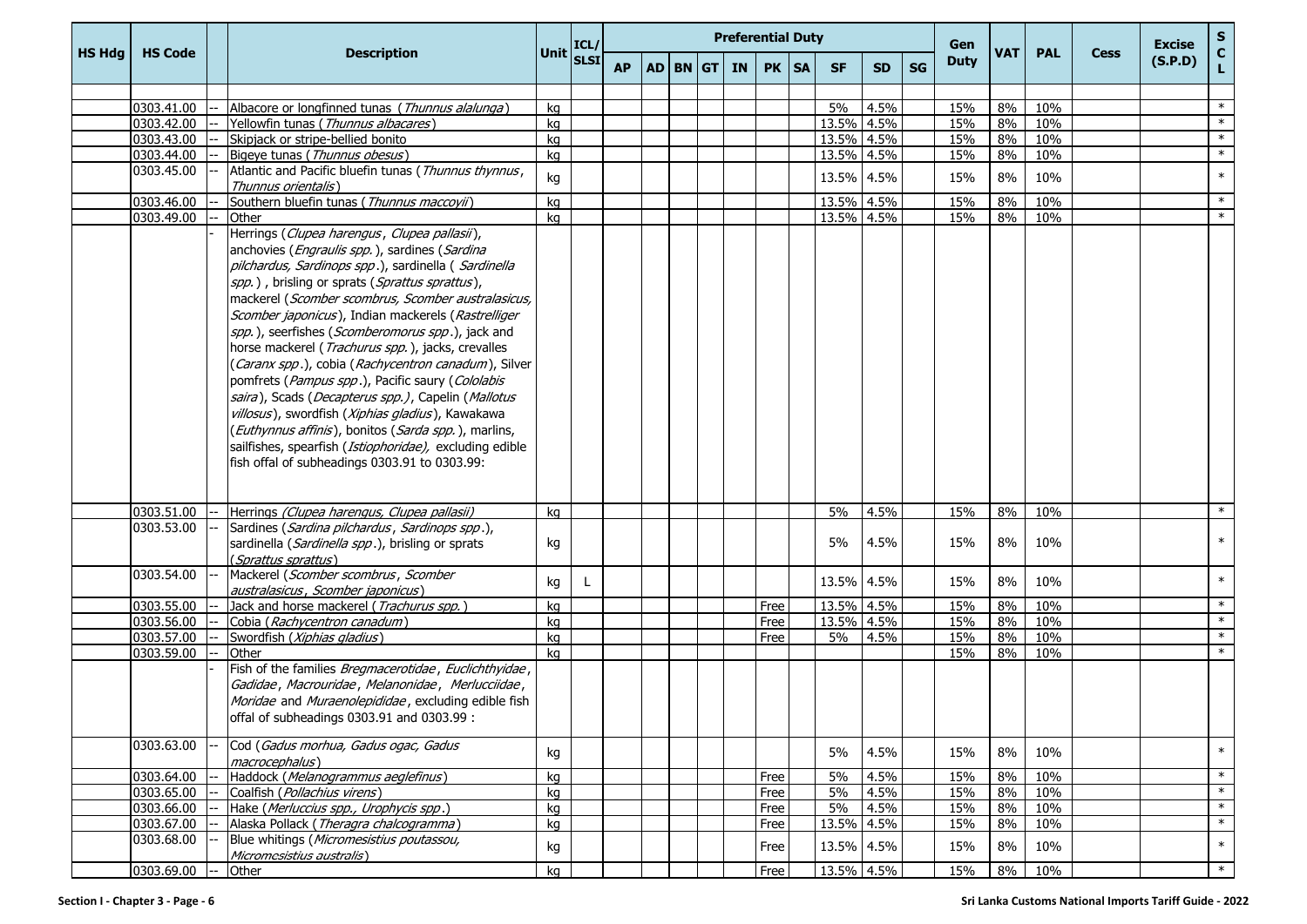|               |                |                                                                                                                                                                                                                                                                                                                                                                                                       |             | ICL/        |           |          |           | <b>Preferential Duty</b> |            |      |           | Gen         |            |            |             | <b>Excise</b> | $rac{S}{C}$ |
|---------------|----------------|-------------------------------------------------------------------------------------------------------------------------------------------------------------------------------------------------------------------------------------------------------------------------------------------------------------------------------------------------------------------------------------------------------|-------------|-------------|-----------|----------|-----------|--------------------------|------------|------|-----------|-------------|------------|------------|-------------|---------------|-------------|
| <b>HS Hdg</b> | <b>HS Code</b> | <b>Description</b>                                                                                                                                                                                                                                                                                                                                                                                    | <b>Unit</b> | <b>SLSI</b> | <b>AP</b> | AD BN GT | <b>IN</b> | PK   SA                  | <b>SF</b>  | SD.  | <b>SG</b> | <b>Duty</b> | <b>VAT</b> | <b>PAL</b> | <b>Cess</b> | (S.P.D)       | L.          |
|               |                |                                                                                                                                                                                                                                                                                                                                                                                                       |             |             |           |          |           |                          |            |      |           |             |            |            |             |               |             |
|               |                | Other fish, excluding edible fish offal of subheadings<br>0303.91 to 0303.99 :                                                                                                                                                                                                                                                                                                                        |             |             |           |          |           |                          |            |      |           |             |            |            |             |               |             |
|               | 0303.81.00     | Dogfish and other sharks                                                                                                                                                                                                                                                                                                                                                                              | kg          |             |           |          |           | Free                     | 5%         | 4.5% |           | 15%         | 8%         | 10%        |             |               | $\ast$      |
|               | 0303.82.00     | Rays and skates (Rajidae)                                                                                                                                                                                                                                                                                                                                                                             | kg          |             |           |          |           | Free                     | 13.5% 4.5% |      |           | 15%         | 8%         | 10%        |             |               | $\ast$      |
|               | 0303.83.00     | Toothfish (Dissostichus spp.)                                                                                                                                                                                                                                                                                                                                                                         | kg          |             |           |          |           | Free                     | 5%         | 4.5% |           | 15%         | 8%         | 10%        |             |               | $\ast$      |
|               | 0303.84.00     | Seabass (Dicentrarchus spp.)                                                                                                                                                                                                                                                                                                                                                                          | kg          |             |           |          |           | Free                     | 5%         | 4.5% |           | 15%         | 8%         | 10%        |             |               | $\ast$      |
|               | 0303.89        | Other:                                                                                                                                                                                                                                                                                                                                                                                                |             |             |           |          |           |                          |            |      |           |             |            |            |             |               |             |
|               | 0303.89.10     | Linna fish (Decapterus punctatus, Decapterus<br>russelli)                                                                                                                                                                                                                                                                                                                                             | kg          | B           |           |          |           | Free                     | 13.5% 4.5% |      |           | 15%         | 8%         | 10%        |             |               | $\ast$      |
|               | 0303.89.90     | Other                                                                                                                                                                                                                                                                                                                                                                                                 | kg          |             |           |          |           | Free                     | 13.5% 4.5% |      |           | 15%         | 8%         | 10%        |             |               | $\ast$      |
|               |                | Livers, roes, milt, fish fins, heads, tails, maws and<br>other edible fish offal:                                                                                                                                                                                                                                                                                                                     |             |             |           |          |           |                          |            |      |           |             |            |            |             |               |             |
|               | 0303.91.00     | Livers, roes and milt                                                                                                                                                                                                                                                                                                                                                                                 | kg          |             |           |          |           | Free                     | 5%         | 4.5% |           | 15%         | 8%         | 10%        |             |               | $\ast$      |
|               | 0303.92.00     | <b>Shark fins</b>                                                                                                                                                                                                                                                                                                                                                                                     | kg          |             |           |          |           |                          |            |      |           | 15%         | 8%         | 10%        |             |               | $\ast$      |
|               | 0303.99        | Other:                                                                                                                                                                                                                                                                                                                                                                                                |             |             |           |          |           |                          |            |      |           |             |            |            |             |               |             |
|               | 0303.99.10     | Tuna heads                                                                                                                                                                                                                                                                                                                                                                                            | kg          |             |           |          |           |                          |            |      |           | 15%         | 8%         | 10%        |             |               | $\ast$      |
|               | 0303.99.90     | Other                                                                                                                                                                                                                                                                                                                                                                                                 | kg          |             |           |          |           |                          |            |      |           | 15%         | 8%         | 10%        |             |               | $\ast$      |
| 03.04         |                | Fish fillets and other fish meat (whether or not<br>minced), fresh, chilled or frozen.                                                                                                                                                                                                                                                                                                                |             |             |           |          |           |                          |            |      |           |             |            |            |             |               |             |
|               |                | Fresh or chilled fillets of tilapias (Oreochromis spp.),                                                                                                                                                                                                                                                                                                                                              |             |             |           |          |           |                          |            |      |           |             |            |            |             |               |             |
|               |                | catfish (Pangasius spp., Silurus spp., Clarias spp.,<br>Ictalurus spp.), carp (Cyprinus spp., Carassius spp.,<br>Ctenopharyngodon idellus, Hypophthalmichthys<br>spp., Cirrhinus spp., Mylopharyngodon piceus, Catla<br>catla, Labeo spp., Osteochilus hasselti, Leptobarbus<br>hoeveni, Megalobrama spp.), eels (Anguilla spp.),<br>Nile perch (Lates niloticus) and snakeheads (Channa<br>$spp.$ ): |             |             |           |          |           |                          |            |      |           |             |            |            |             |               |             |
|               | 0304.31.00     | Tilapias (Oreochromis spp.)                                                                                                                                                                                                                                                                                                                                                                           | kg          |             |           |          |           |                          |            |      |           | 15%         | 8%         | 10%        |             |               |             |
|               | 0304.32.00     | Catfish (Pangasius spp., Silurus spp., Clarias spp.,<br>Ictalurus spp.)                                                                                                                                                                                                                                                                                                                               | kg          |             |           |          |           |                          |            |      |           | 15%         | 8%         | 10%        |             |               |             |
|               | 0304.33.00     | Nile Perch (Lates niloticus)                                                                                                                                                                                                                                                                                                                                                                          | kg          |             |           |          |           |                          |            |      |           | 15%         | 8%         | 10%        |             |               |             |
|               | 0304.39.00     | Other                                                                                                                                                                                                                                                                                                                                                                                                 | kg          | <b>TS</b>   |           |          |           |                          |            |      |           | 15%         | 8%         | 10%        |             |               |             |
|               |                | Fresh or chilled fillets of other fish:                                                                                                                                                                                                                                                                                                                                                               |             |             |           |          |           |                          |            |      |           |             |            |            |             |               |             |
|               | 0304.41.00     | Pacific salmon (Oncorhynchus nerka, Oncorhynchus<br>gorbuscha, Oncorhynchus keta, Oncorhynchus<br>tschawytscha, Oncorhynchus kisutch, Oncorhynchus<br>masou and Oncorhynchus rhodurus), Atlantic salmon<br>(Salmo salar) and Danube salmon (Hucho hucho)                                                                                                                                              | kg          |             |           |          |           |                          |            |      |           | 15%         | 8%         | 10%        |             |               |             |
|               | 0304.42.00     | Trout (Salmo trutta, Oncorhynchus mykiss,<br>Oncorhynchus clarki, Oncorhynchus aguabonita,<br>Oncorhynchus gilae, Oncorhynchus apache and<br>Oncorhynchus chrysogaster)                                                                                                                                                                                                                               | kg          |             |           |          |           |                          |            |      |           | 15%         | 8%         | 10%        |             |               |             |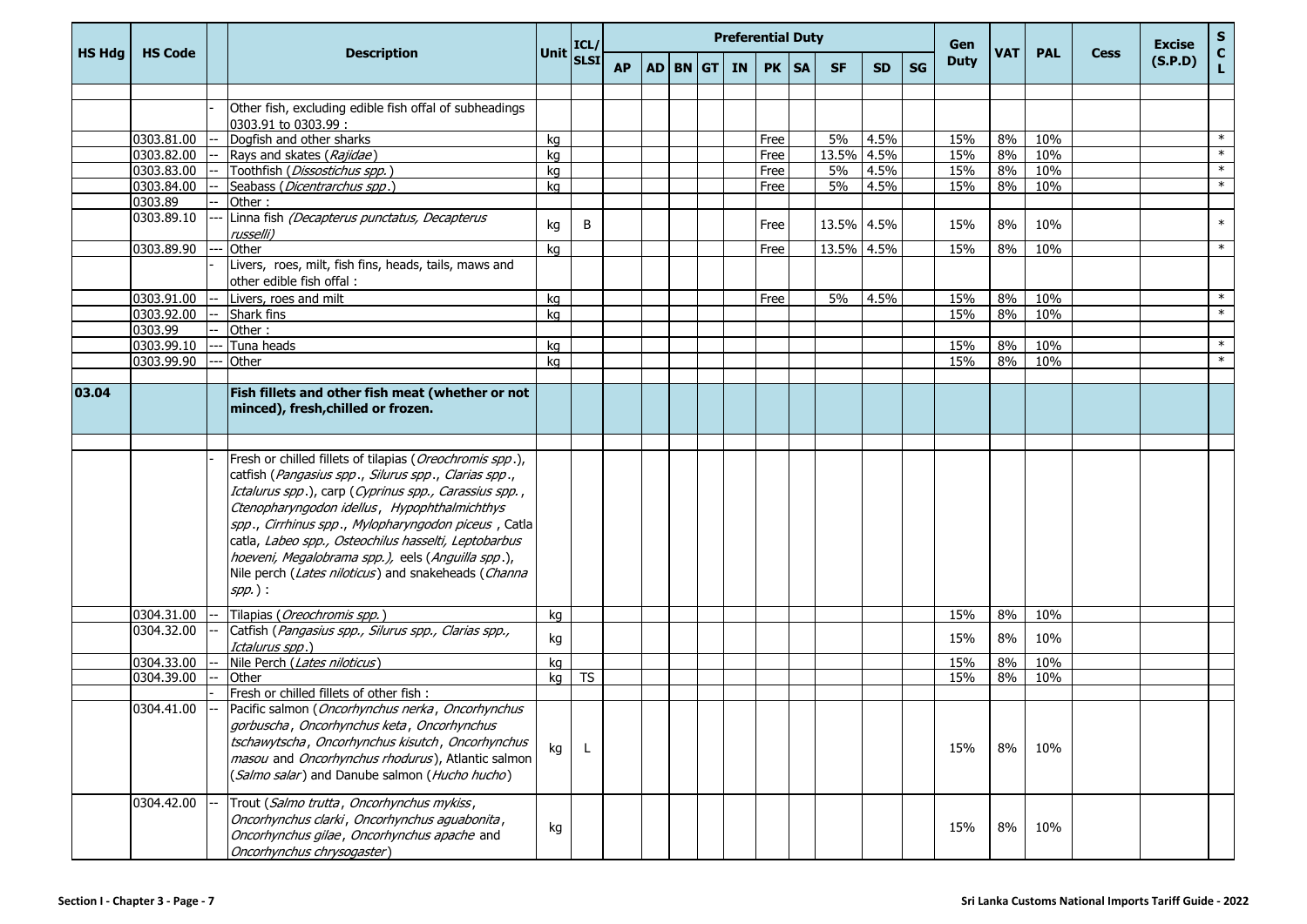|               |                |                                                                                                                                                                                                                                                                                                                                                                                                                                                         |                                                                 |           |  | <b>Preferential Duty</b> |         |           |           |           | Gen         |            |            |             | <b>Excise</b> | S                  |
|---------------|----------------|---------------------------------------------------------------------------------------------------------------------------------------------------------------------------------------------------------------------------------------------------------------------------------------------------------------------------------------------------------------------------------------------------------------------------------------------------------|-----------------------------------------------------------------|-----------|--|--------------------------|---------|-----------|-----------|-----------|-------------|------------|------------|-------------|---------------|--------------------|
| <b>HS Hdg</b> | <b>HS Code</b> | <b>Description</b>                                                                                                                                                                                                                                                                                                                                                                                                                                      | Unit $\begin{bmatrix} \text{ICL}/ \\ \text{SLSI} \end{bmatrix}$ | <b>AP</b> |  | AD BN GT IN              | PK   SA | <b>SF</b> | <b>SD</b> | <b>SG</b> | <b>Duty</b> | <b>VAT</b> | <b>PAL</b> | <b>Cess</b> | (S.P.D)       | $\mathbf{C}$<br>L. |
|               | 0304.43.00     | Flat fish (Pleuronectidae, Bothidae, Cynoglossidae,                                                                                                                                                                                                                                                                                                                                                                                                     |                                                                 |           |  |                          |         |           |           |           |             |            |            |             |               |                    |
|               |                | Soleidae, Scophthalmidae and Citharidae)                                                                                                                                                                                                                                                                                                                                                                                                                | kg                                                              |           |  |                          |         |           |           |           | 15%         | 8%         | 10%        |             |               |                    |
|               | 0304.44.00     | Fish of the families Bregmacerotidae, Euclichthyidae,<br>Gadidae, Macrouridae, Melanonidae, Merlucciidae,<br>Moridae and Muraenolepididae                                                                                                                                                                                                                                                                                                               | kg                                                              |           |  |                          |         |           |           |           | 15%         | 8%         | 10%        |             |               |                    |
|               | 0304.45.00     | Swordfish (Xiphias gladius)                                                                                                                                                                                                                                                                                                                                                                                                                             | kg                                                              |           |  |                          |         |           |           |           | 15%         | 8%         | 10%        |             |               |                    |
|               | 0304.46.00     | Toothfish (Dissostichus spp.)                                                                                                                                                                                                                                                                                                                                                                                                                           | kg                                                              |           |  |                          |         |           |           |           | 15%         | 8%         | 10%        |             |               |                    |
|               | 0304.47        | Dogfish and other sharks:                                                                                                                                                                                                                                                                                                                                                                                                                               |                                                                 |           |  |                          |         |           |           |           |             |            |            |             |               |                    |
|               | 0304.47.10     | <b>Sharks</b>                                                                                                                                                                                                                                                                                                                                                                                                                                           | kq                                                              |           |  |                          |         |           |           |           | 15%         | 8%         | 10%        |             |               |                    |
|               | 0304.47.90     | Other                                                                                                                                                                                                                                                                                                                                                                                                                                                   | kg                                                              |           |  |                          |         |           |           |           | 15%         | 8%         | 10%        |             |               |                    |
|               | 0304.48.00     | Rays and skates (Rajidae)                                                                                                                                                                                                                                                                                                                                                                                                                               | kg                                                              |           |  |                          |         |           |           |           | 15%         | 8%         | 10%        |             |               |                    |
|               | 0304.49.00     | Other                                                                                                                                                                                                                                                                                                                                                                                                                                                   | kg                                                              |           |  |                          |         |           |           |           | 15%         | 8%         | 10%        |             |               |                    |
|               |                | Other, fresh or chilled :                                                                                                                                                                                                                                                                                                                                                                                                                               |                                                                 |           |  |                          |         |           |           |           |             |            |            |             |               |                    |
|               | 0304.51.00     | Tilapias ( <i>Oreochromis spp</i> .), catfish ( <i>Pangasius spp</i> .,<br>Silurus spp., Clarias spp., Ictalurus spp.), carp<br>(Cyprinus spp., Carassius spp., Ctenopharyngodon<br>idellus, Hypophthalmichthys spp., Cirrhinus spp.,<br>Mylopharyngodon piceus), Catla catla, Labeo spp.,<br>Osteochilus hasselti, Leptobarbus hoeveni,<br>Megalobrama spp.), eels (Anguilla spp.), Nile perch<br>(Lates niloticus) and snakeheads (Channa spp.)       | ka                                                              |           |  |                          |         |           |           |           | 15%         | 8%         | 10%        |             |               |                    |
|               | 0304.52.00     | Salmonidae                                                                                                                                                                                                                                                                                                                                                                                                                                              | ka                                                              |           |  |                          |         |           |           |           | 15%         | 8%         | 10%        |             |               |                    |
|               | 0304.53.00     | Fish of the families Bregmacerotidae, Euclichthyidae,<br>Gadidae, Macrouridae, Melanonidae, Merlucciidae,<br>Moridae and Muraenolepididae                                                                                                                                                                                                                                                                                                               | kg                                                              |           |  |                          |         |           |           |           | 15%         | 8%         | 10%        |             |               |                    |
|               | 0304.54.00     | Swordfish (Xiphias gladius)                                                                                                                                                                                                                                                                                                                                                                                                                             | kg                                                              |           |  |                          |         |           |           |           | 15%         | 8%         | 10%        |             |               |                    |
|               | 0304.55.00     | Toothfish (Dissostichus spp.)                                                                                                                                                                                                                                                                                                                                                                                                                           | ka                                                              |           |  |                          |         |           |           |           | 15%         | 8%         | 10%        |             |               |                    |
|               | 0304.56        | Dogfish and other sharks:                                                                                                                                                                                                                                                                                                                                                                                                                               |                                                                 |           |  |                          |         |           |           |           |             |            |            |             |               |                    |
|               | 0304.56.10     | <b>Sharks</b>                                                                                                                                                                                                                                                                                                                                                                                                                                           | kq                                                              |           |  |                          |         |           |           |           | 15%         | 8%         | 10%        |             |               |                    |
|               | 0304.56.90     | Other                                                                                                                                                                                                                                                                                                                                                                                                                                                   | kg                                                              |           |  |                          |         |           |           |           | 15%         | 8%         | 10%        |             |               |                    |
|               | 0304.57.00     | Rays and skates (Rajidae)                                                                                                                                                                                                                                                                                                                                                                                                                               | kg                                                              |           |  |                          |         |           |           |           | 15%         | 8%         | 10%        |             |               |                    |
|               | 0304.59.00     | Other                                                                                                                                                                                                                                                                                                                                                                                                                                                   | kg                                                              |           |  |                          |         |           |           |           | 15%         | 8%         | 10%        |             |               |                    |
|               |                | Frozen fillets of tilapias (Oreochromis spp.), catfish<br>(Pangasius spp., Silurus spp., Clarias spp., Ictalurus<br>spp.), carp (Cyprinus spp., Carassius<br>spp., Ctenopharyngodon idellus, Hypophthalmichthys<br>spp., Cirrhinus spp., Mylopharyngodon piceus, Catla<br>Catla, Labeo spp., Osteochilus hasselti, Leptobarbus<br>hoeveni, Megalobrama spp.), eels (Anguilla spp.),<br>Nile perch (Lates niloticus) and snakeheads (Channa<br>$spp.$ ): |                                                                 |           |  |                          |         |           |           |           |             |            |            |             |               |                    |
|               | 0304.61.00     | Tilapias (Oreochromis spp.)                                                                                                                                                                                                                                                                                                                                                                                                                             | kg                                                              |           |  |                          |         | 5%        | 4.5%      |           | 15%         | 8%         | 10%        |             |               |                    |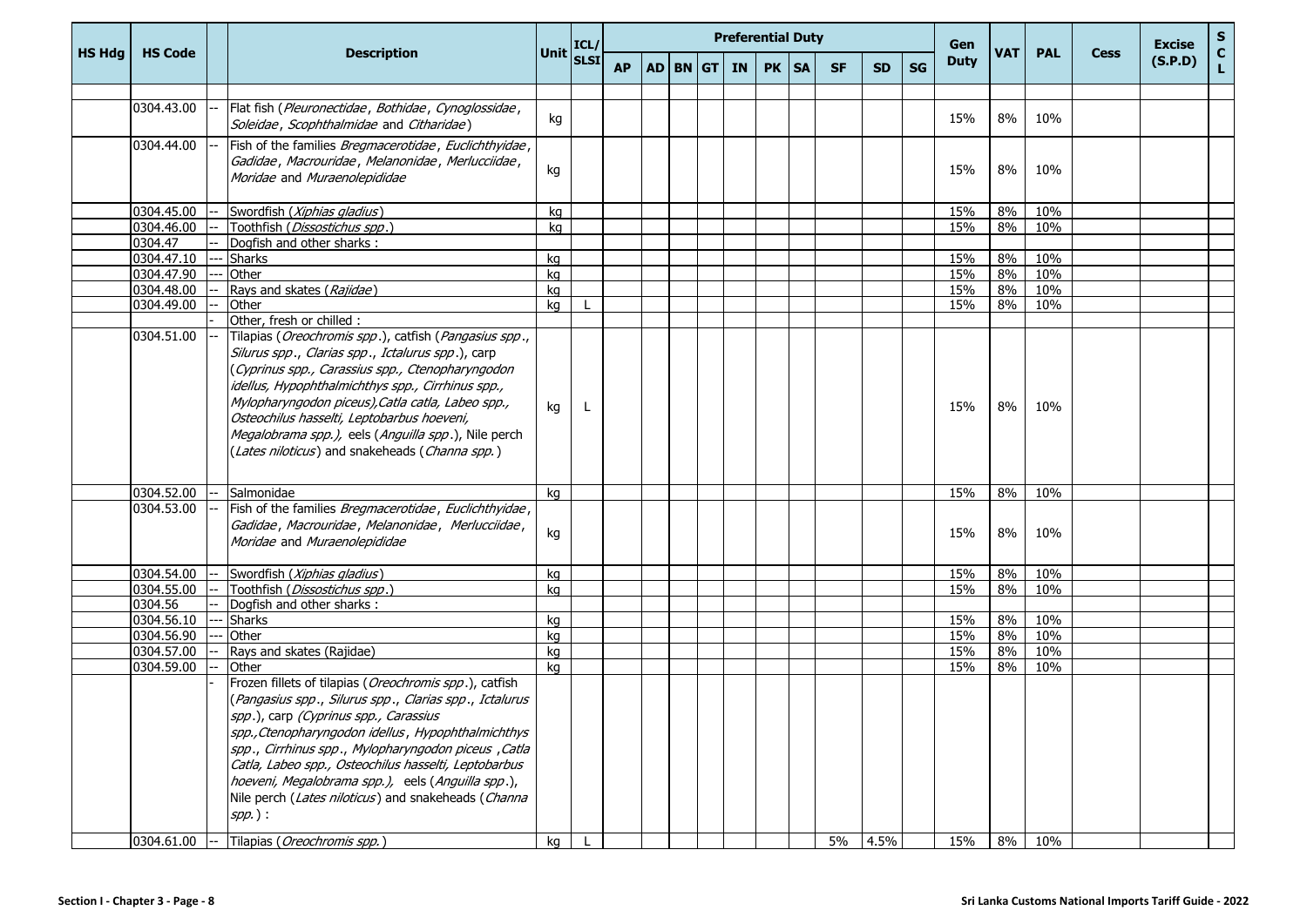|               |                |        |                                                                                                                                                                                                                |      | ICL/         |           |  | <b>Preferential Duty</b> |    |           |           |           |           | Gen         |            |            |             | <b>Excise</b> | $\mathbf{s}$       |
|---------------|----------------|--------|----------------------------------------------------------------------------------------------------------------------------------------------------------------------------------------------------------------|------|--------------|-----------|--|--------------------------|----|-----------|-----------|-----------|-----------|-------------|------------|------------|-------------|---------------|--------------------|
| <b>HS Hdg</b> | <b>HS Code</b> |        | <b>Description</b>                                                                                                                                                                                             | Unit | <b>SLSI</b>  | <b>AP</b> |  | AD BN GT IN              | PK | <b>SA</b> | <b>SF</b> | <b>SD</b> | <b>SG</b> | <b>Duty</b> | <b>VAT</b> | <b>PAL</b> | <b>Cess</b> | (S.P.D)       | $\mathbf{C}$<br>L. |
|               |                |        |                                                                                                                                                                                                                |      |              |           |  |                          |    |           |           |           |           |             |            |            |             |               |                    |
|               | 0304.62.00     |        | Catfish (Pangasius spp., Silurus spp., Clarias spp.,<br>Ictalurus spp.)                                                                                                                                        | kg   | L            |           |  |                          |    |           | 5%        | 4.5%      |           | 15%         | 8%         | 10%        |             |               |                    |
|               | 0304.63.00     |        | Nile Perch (Lates niloticus)                                                                                                                                                                                   | kg   |              |           |  |                          |    |           | 5%        | 4.5%      |           | 15%         | 8%         | 10%        |             |               |                    |
|               | 0304.69.00     |        | Other                                                                                                                                                                                                          | kg   | $\mathbf{I}$ |           |  |                          |    |           | 5%        | 4.5%      |           | 15%         | 8%         | 10%        |             |               |                    |
|               |                |        | Frozen fillets of fish of the families Bregmacerotidae,<br>Euclichthyidae, Gadidae, Macrouridae, Melanonidae,<br>Merlucciidae, Moridae and Muraenolepididae :                                                  |      |              |           |  |                          |    |           |           |           |           |             |            |            |             |               |                    |
|               | 0304.71.00     |        | Cod (Gadus morhua, Gadus ogac, Gadus<br>macrocephalus)                                                                                                                                                         | kg   |              |           |  |                          |    |           | 5%        | 4.5%      |           | 15%         | 8%         | 10%        |             |               |                    |
|               | 0304.72.00     |        | Haddock (Melanogrammus aeglefinus)                                                                                                                                                                             | kg   |              |           |  |                          |    |           | 5%        | 4.5%      |           | 15%         | 8%         | 10%        |             |               |                    |
|               | 0304.73.00     |        | Coalfish (Pollachius virens)                                                                                                                                                                                   | kg   |              |           |  |                          |    |           | 5%        | 4.5%      |           | 15%         | 8%         | 10%        |             |               |                    |
|               | 0304.74.00     |        | Hake (Merluccius spp., Urophycis spp.)                                                                                                                                                                         | kg   | L            |           |  |                          |    |           | 5%        | 4.5%      |           | 15%         | 8%         | 10%        |             |               |                    |
|               | 0304.75.00     |        | Alaska Pollack (Theragra chalcogramma)                                                                                                                                                                         | kg   |              |           |  |                          |    |           | 5%        | 4.5%      |           | 15%         | 8%         | 10%        |             |               |                    |
|               | 0304.79.00     |        | Other                                                                                                                                                                                                          | ka   |              |           |  |                          |    |           | 5%        | 4.5%      |           | 15%         | 8%         | 10%        |             |               |                    |
|               | 0304.81.00     |        | Frozen fillets of other fish:<br>Pacific salmon (Oncorhynchus nerka, Oncorhynchus                                                                                                                              |      |              |           |  |                          |    |           |           |           |           |             |            |            |             |               |                    |
|               |                |        | gorbuscha, Oncorhynchus keta, Oncorhynchus<br>tschawytscha, Oncorhynchus kisutch, Oncorhynchus<br>masou and <i>Oncorhynchus rhodurus</i> ), Atlantic salmon  <br>(Salmo salar) and Danube salmon (Hucho hucho) | kg   | TS           |           |  |                          |    |           | 5%        | 4.5%      |           | 15%         | 8%         | 10%        |             |               |                    |
|               | 0304.82.00     |        | Trout (Salmo trutta, Oncorhynchus mykiss,<br>Oncorhynchus clarki, Oncorhynchus aguabonita,<br>Oncorhynchus gilae, Oncorhynchus apache and<br>Oncorhynchus chrysogaster)                                        | kg   |              |           |  |                          |    |           | 5%        | 4.5%      |           | 15%         | 8%         | 10%        |             |               |                    |
|               | 0304.83.00     |        | Flat fish (Pleuronectidae, Bothidae, Cynoglossidae,<br>Soleidae, Scophthalmidae and Citharidae)                                                                                                                | kg   |              |           |  |                          |    |           | 5%        | 4.5%      |           | 15%         | 8%         | 10%        |             |               |                    |
|               | 0304.84.00     |        | Swordfish (Xiphias gladius)                                                                                                                                                                                    | kg   |              |           |  |                          |    |           | 5%        | 4.5%      |           | 15%         | 8%         | 10%        |             |               |                    |
|               | 0304.85.00     |        | Toothfish (Dissostichus spp.)                                                                                                                                                                                  | ka   |              |           |  |                          |    |           | 5%        | 4.5%      |           | 15%         | 8%         | 10%        |             |               |                    |
|               | 0304.86.00     |        | Herrings (Clupea harengus, Clupea pallasii)                                                                                                                                                                    | kg   |              |           |  |                          |    |           | 5%        | 4.5%      |           | 15%         | 8%         | 10%        |             |               |                    |
|               | 0304.87        |        | Tunas (of the genus Thunnus), skipjack or stripe-<br>bellied bonito (Euthynnus (Katsuwonus) pelamis)                                                                                                           | kg   |              |           |  |                          |    |           |           |           |           |             |            |            |             |               |                    |
|               | 0304.87.10     |        | Big eye tuna (Thunnus obesus)                                                                                                                                                                                  | kg   | <b>TS</b>    |           |  |                          |    |           | 5%        | 4.5%      |           | 15%         | 8%         | 10%        |             |               |                    |
|               | 0304.87.90     |        | Other                                                                                                                                                                                                          | ka   | <b>TS</b>    |           |  |                          |    |           | 5%        | 4.5%      |           | 15%         | 8%         | 10%        |             |               |                    |
|               | 0304.88        |        | Dogfish, other sharks, rays and skates (Rajidae):                                                                                                                                                              |      |              |           |  |                          |    |           |           |           |           |             |            |            |             |               |                    |
|               | 0304.88.10     |        | <b>Sharks</b>                                                                                                                                                                                                  | kg   |              |           |  |                          |    |           | 5%        | 4.5%      |           | 15%         | 8%         | 10%        |             |               |                    |
|               | 0304.88.90     |        | Other                                                                                                                                                                                                          | kg   |              |           |  |                          |    |           | 5%        | 4.5%      |           | 15%         | 8%         | 10%        |             |               |                    |
|               | 0304.89.00     |        | Other                                                                                                                                                                                                          | kg   |              |           |  |                          |    |           | 5%        | 4.5%      |           | 15%         | 8%         | 10%        |             |               |                    |
|               |                |        | Other, frozen:                                                                                                                                                                                                 |      |              |           |  |                          |    |           |           |           |           |             |            |            |             |               |                    |
|               | 0304.91.00     | $  \,$ | Swordfish (Xiphias gladius)                                                                                                                                                                                    | kg   |              |           |  |                          |    |           | 5%<br>5%  | 4.5%      |           | 15%<br>15%  | 8%<br>8%   | 10%<br>10% |             |               |                    |
|               |                |        | 0304.92.00 -- Toothfish ( <i>Dissostichus spp.</i> )                                                                                                                                                           | kg   |              |           |  |                          |    |           |           | 4.5%      |           |             |            |            |             |               |                    |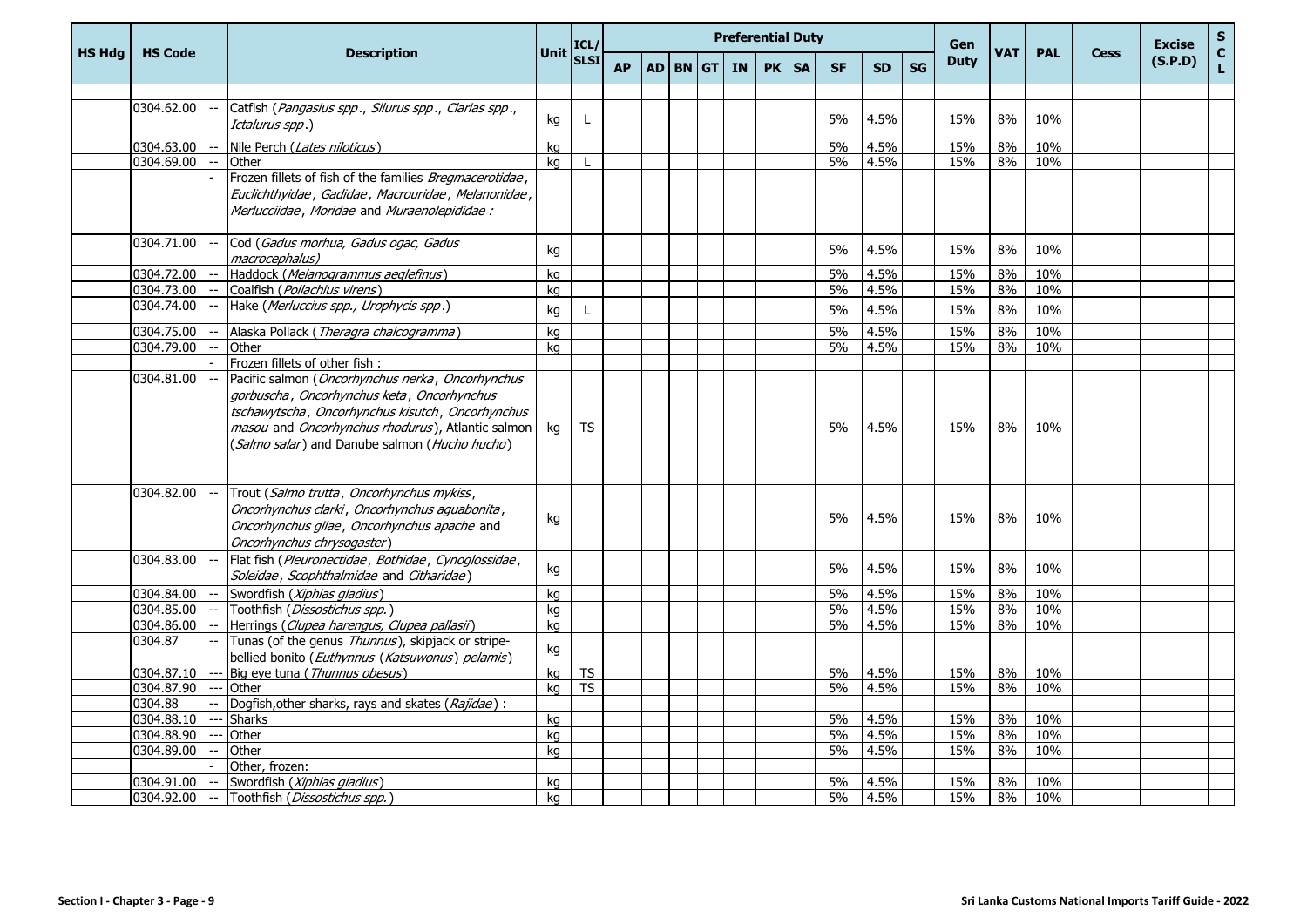|               |                |                                                                                                                                                                                                                                                                                                                                                                                                                                                  |             | ICL/        |           |  |          | <b>Preferential Duty</b> |           |           |           |           |    | Gen         |            |            |             | <b>Excise</b> | ${\sf s}$          |
|---------------|----------------|--------------------------------------------------------------------------------------------------------------------------------------------------------------------------------------------------------------------------------------------------------------------------------------------------------------------------------------------------------------------------------------------------------------------------------------------------|-------------|-------------|-----------|--|----------|--------------------------|-----------|-----------|-----------|-----------|----|-------------|------------|------------|-------------|---------------|--------------------|
| <b>HS Hdg</b> | <b>HS Code</b> | <b>Description</b>                                                                                                                                                                                                                                                                                                                                                                                                                               | <b>Unit</b> | <b>SLSI</b> | <b>AP</b> |  | AD BN GT | <b>IN</b>                | PK        | <b>SA</b> | <b>SF</b> | <b>SD</b> | SG | <b>Duty</b> | <b>VAT</b> | <b>PAL</b> | <b>Cess</b> | (S.P.D)       | $\mathbf{C}$<br>L. |
|               |                |                                                                                                                                                                                                                                                                                                                                                                                                                                                  |             |             |           |  |          |                          |           |           |           |           |    |             |            |            |             |               |                    |
|               | 0304.93.00     | Tilapias ( <i>Oreochromis spp</i> .), catfish ( <i>Pangasius spp</i> .,<br>Silurus spp., Clarias spp., Ictalurus spp.), carp<br>(Cyprinus spp., Carassius spp., Ctenopharyngodon<br>idellus, Hypophthalmichthys spp., Cirrhinus spp.,<br>Mylopharyngodon piceus, Catla catla, Labeo spp.,<br>Osteochilus hasselti, Leptobarbus hoeveni,<br>Megalobrama spp.), eels (Anguilla spp.), Nile perch<br>(Lates niloticus) and snakeheads (Channa spp.) | kg          |             |           |  |          |                          |           |           | 5%        | 4.5%      |    | 15%         | 8%         | 10%        |             |               |                    |
|               | 0304.94.00     | Alaska Pollack (Theragra chalcogramma)                                                                                                                                                                                                                                                                                                                                                                                                           | ka          |             |           |  |          |                          |           |           | 5%        | 4.5%      |    | 15%         | 8%         | 10%        |             |               |                    |
|               | 0304.95.00     | Fish of the families Bregmacerotidae, Euclichthyidae,<br>Gadidae, Macrouridae, Melanonidae, Merlucciidae,<br>Moridae and Muraenolepididae, other than Alaska<br>Pollack (Theragra chalcogramma)                                                                                                                                                                                                                                                  | kg          | <b>TS</b>   |           |  |          |                          |           |           | 5%        | 4.5%      |    | 15%         | 8%         | 10%        |             |               |                    |
|               | 0304.96        | Dogfish and other sharks:                                                                                                                                                                                                                                                                                                                                                                                                                        |             |             |           |  |          |                          |           |           |           |           |    |             |            |            |             |               |                    |
|               | 0304.96.10     | <b>Sharks</b>                                                                                                                                                                                                                                                                                                                                                                                                                                    | kg          |             |           |  |          |                          |           |           | 5%        | 4.5%      |    | 15%         | 8%         | 10%        |             |               |                    |
|               | 0304.96.90     | Other                                                                                                                                                                                                                                                                                                                                                                                                                                            | kg          |             |           |  |          |                          |           |           | 5%        | 4.5%      |    | 15%         | 8%         | 10%        |             |               |                    |
|               | 0304.97.00     | Rays and skates (Rajidae)                                                                                                                                                                                                                                                                                                                                                                                                                        | kg          |             |           |  |          |                          |           |           | 5%        | 4.5%      |    | 15%         | 8%         | 10%        |             |               |                    |
|               | 0304.99.00     | Other                                                                                                                                                                                                                                                                                                                                                                                                                                            | kg          | <b>TS</b>   |           |  |          |                          |           |           | 5%        | 4.5%      |    | 15%         | 8%         | 10%        |             |               |                    |
| 03.05         |                | Fish, dried, salted or in brine; smoked fish,<br>whether or not cooked before or during the<br>smoking process; flours, meals and pellets of<br>fish, fit for human consumption $(+)$ .                                                                                                                                                                                                                                                          |             |             |           |  |          |                          |           |           |           |           |    |             |            |            |             |               |                    |
|               |                |                                                                                                                                                                                                                                                                                                                                                                                                                                                  |             |             |           |  |          |                          |           |           |           |           |    |             |            |            |             |               |                    |
|               | 0305.10.00     | Flours, meals and pellets of fish, fit for human<br>consumption                                                                                                                                                                                                                                                                                                                                                                                  | kg          |             |           |  |          |                          | Free Free |           | 5%        | 4.5%      |    | 15%         | 8%         | 10%        |             |               |                    |
|               | 0305.20.00     | Livers , roes and milt of fish, dried, smoked, salted<br>or in brine                                                                                                                                                                                                                                                                                                                                                                             | kg          |             |           |  |          |                          | Free Free |           | 5%        | 4.5%      |    | 15%         | 8%         | 10%        |             |               |                    |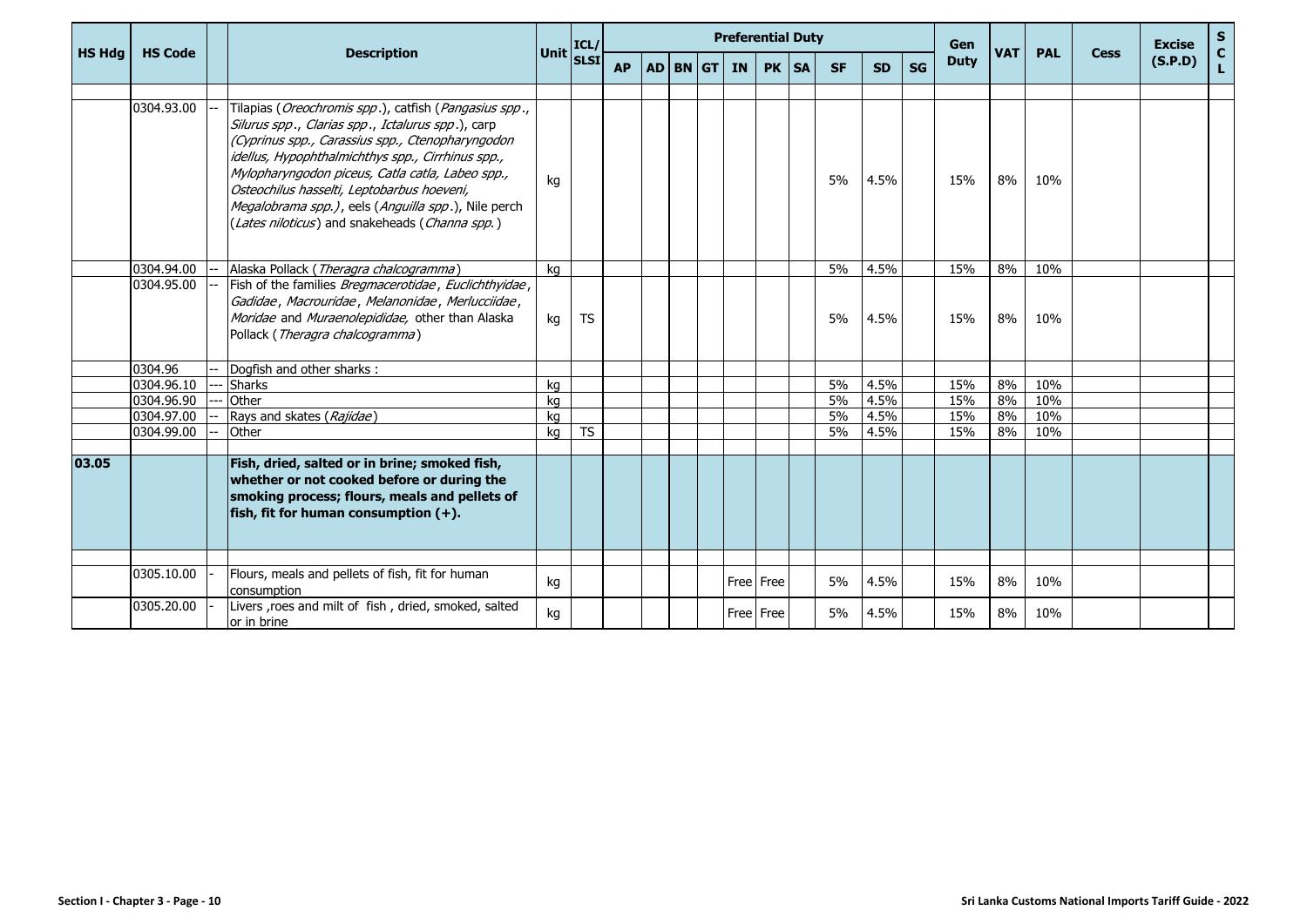|               |                |                                                                                                                                                                                                                                                                                                                                                                                                                                                  |           | ICL/ |           |  | <b>Preferential Duty</b><br>AD BN GT<br>PK   SA<br>IN |      |           |  |           |           | Gen |             |            |            | <b>Excise</b>       | $\mathbf{s}$ |                    |
|---------------|----------------|--------------------------------------------------------------------------------------------------------------------------------------------------------------------------------------------------------------------------------------------------------------------------------------------------------------------------------------------------------------------------------------------------------------------------------------------------|-----------|------|-----------|--|-------------------------------------------------------|------|-----------|--|-----------|-----------|-----|-------------|------------|------------|---------------------|--------------|--------------------|
| <b>HS Hdg</b> | <b>HS Code</b> | <b>Description</b>                                                                                                                                                                                                                                                                                                                                                                                                                               | Unit SLSI |      | <b>AP</b> |  |                                                       |      |           |  | <b>SF</b> | <b>SD</b> | SG  | <b>Duty</b> | <b>VAT</b> | <b>PAL</b> | <b>Cess</b>         | (S.P.D)      | $\mathbf{C}$<br>L. |
|               |                | Fish fillets, dried, salted or in brine, but not smoked:                                                                                                                                                                                                                                                                                                                                                                                         |           |      |           |  |                                                       |      |           |  |           |           |     |             |            |            |                     |              |                    |
|               | 0305.31.00     | Tilapias ( <i>Oreochromis spp</i> .), catfish ( <i>Pangasius spp</i> .,<br>Silurus spp., Clarias spp., Ictalurus spp.), carp<br>(Cyprinus spp., Carassius spp., Ctenopharyngodon<br>idellus, Hypophthalmichthys spp., Cirrhinus spp.,<br>Mylopharyngodon piceus, Catla catla, Labeo spp.,<br>Osteochilus hasselti, Leptobarbus hoeveni,<br>Megalobrama spp.), eels (Anguilla spp.), Nile perch<br>(Lates niloticus) and snakeheads (Channa spp.) | kg        |      |           |  |                                                       |      | Free Free |  | 5%        | 4.5%      |     | 15%         | 8%         | 10%        | $Rs.10/=$<br>per kg |              |                    |
|               | 0305.32.00     | Fish of the families Bregmacerotidae, Euclichthyidae,<br>Gadidae, Macrouridae, Melanonidae, Merlucciidae,<br>Moridae and Muraenolepididae                                                                                                                                                                                                                                                                                                        | kg        |      |           |  |                                                       |      | Free Free |  | 5%        | 4.5%      |     | 15%         | 8%         | 10%        | $Rs.10/=$<br>per kg |              |                    |
|               | 0305.39.00     | Other                                                                                                                                                                                                                                                                                                                                                                                                                                            | kg        |      |           |  |                                                       |      | Free Free |  | 5%        | 4.5%      |     | 15%         | 8%         | 10%        | $Rs.10/=$<br>per kg |              |                    |
|               |                | Smoked fish, including fillets, other than edible fish<br>offal:                                                                                                                                                                                                                                                                                                                                                                                 |           |      |           |  |                                                       |      |           |  |           |           |     |             |            |            |                     |              |                    |
|               | 0305.41.00     | Pacific salmon (Oncorhynchus nerka, Oncorhynchus<br>gorbuscha, Oncorchynchus keta, Oncorhynchus<br>tschawytscha, Oncorhynchus kisutch, Oncorhynchus<br>masou and Oncorhynchus rhodurus), Atlantic Salmon<br>(Salmo salar) and Danube salmon (Hucho hucho)                                                                                                                                                                                        | kg        |      |           |  |                                                       |      | Free Free |  | 5%        | 4.5%      |     | 15%         | 8%         | 10%        | $Rs.10/=$<br>per kg |              |                    |
|               | 0305.42.00     | Herrings (Clupea harengus, Clupea pallasii)                                                                                                                                                                                                                                                                                                                                                                                                      | kg        |      |           |  |                                                       | Free |           |  | 5%        | 4.5%      |     | 15%         | 8%         | 10%        | $Rs.10/=$<br>per kg |              |                    |
|               | 0305.43.00     | Trout (Salmo trutta, Oncorhynchus mykiss,<br>Oncorhynchus clarki, Oncorhynchus aguabonita,<br>Oncorhynchus gilae, Oncorhynchus apache and<br>Oncorhynchus chrysogaster)                                                                                                                                                                                                                                                                          | kg        |      |           |  |                                                       | Free |           |  | 5%        | 4.5%      |     | 15%         | 8%         | 10%        | $Rs.10/=$<br>per kg |              |                    |
|               | 0305.44.00     | Tilapias (Oreochromis spp.), catfish (Pangasius spp.,<br>Silurus spp., Clarias spp., Ictalurus spp.), carp<br>(Cyprinus spp., Carassius spp., Ctenopharyngodon<br>idellus, Hypophthalmichthys spp., Cirrhinus spp.,<br>Mylopharyngodon piceus, Catla catla, Labeo spp.,<br>Osteochilus hasselti, Leptobarbus hoeveni,<br>Megalobrama spp.), eels (Anguilla spp.), Nile perch<br>(Lates niloticus) and snakeheads (Channa spp.)                   | kg        |      |           |  |                                                       | Free |           |  | 5%        | 4.5%      |     | 15%         | 8%         | 10%        | $Rs.10/=$<br>per kg |              |                    |
|               | 0305.49.00     | Other                                                                                                                                                                                                                                                                                                                                                                                                                                            | kg        |      |           |  |                                                       | Free |           |  | 5%        | 4.5%      |     | 15%         | 8%         | 10%        | $Rs.10/=$<br>per kg |              |                    |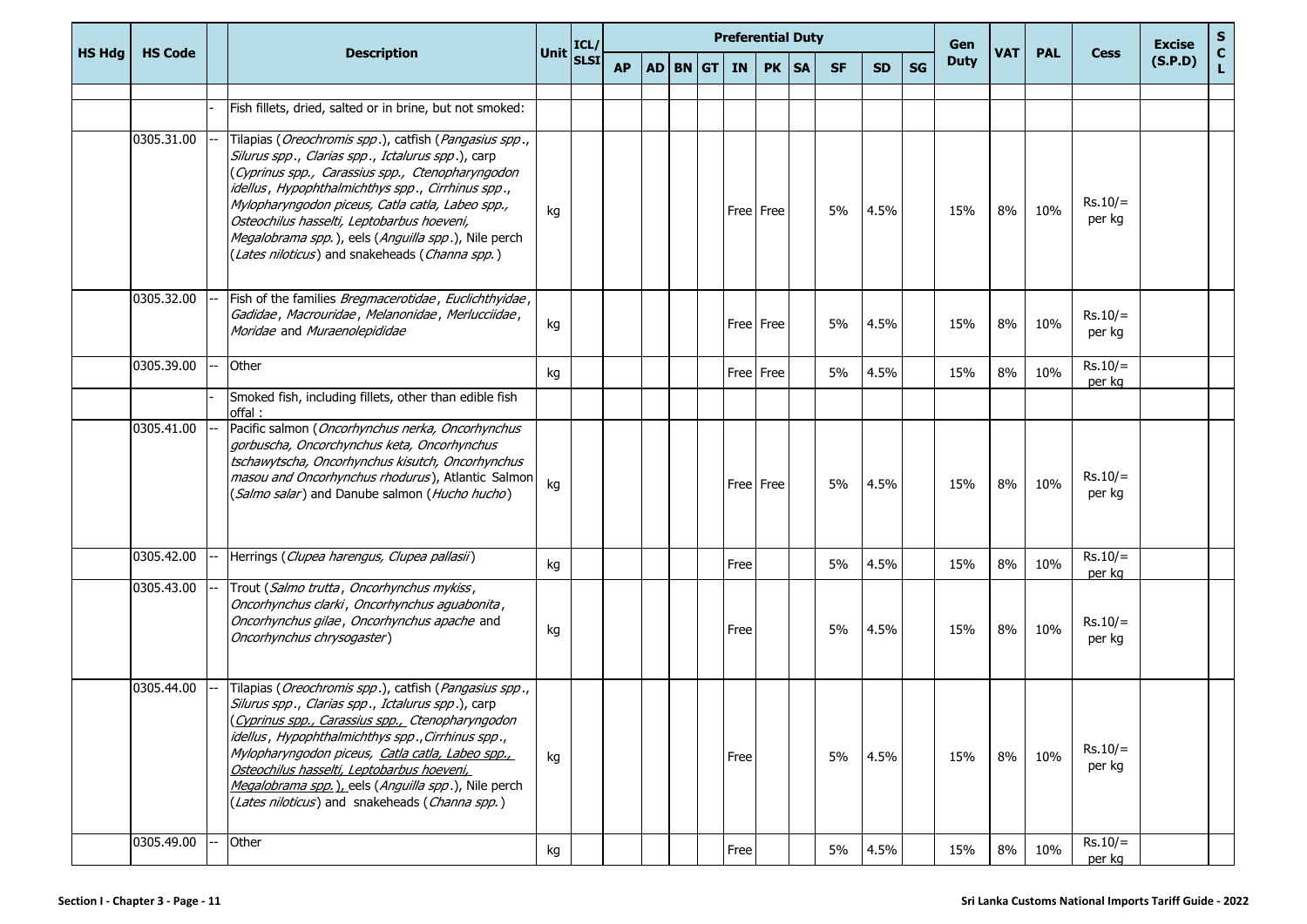|               |                |                                                                                                                                                                                                                                                                                                                                                                                                                                                                                                                                                                                                                                                                                                                                                |                                                                 |           |             | <b>Preferential Duty</b> |           |           |           |           | Gen         |            |            |                     | <b>Excise</b> | S                  |
|---------------|----------------|------------------------------------------------------------------------------------------------------------------------------------------------------------------------------------------------------------------------------------------------------------------------------------------------------------------------------------------------------------------------------------------------------------------------------------------------------------------------------------------------------------------------------------------------------------------------------------------------------------------------------------------------------------------------------------------------------------------------------------------------|-----------------------------------------------------------------|-----------|-------------|--------------------------|-----------|-----------|-----------|-----------|-------------|------------|------------|---------------------|---------------|--------------------|
| <b>HS Hdg</b> | <b>HS Code</b> | <b>Description</b>                                                                                                                                                                                                                                                                                                                                                                                                                                                                                                                                                                                                                                                                                                                             | Unit $\begin{bmatrix} \text{ICL}/ \\ \text{SLSI} \end{bmatrix}$ | <b>AP</b> | AD BN GT IN |                          | PK   SA   | <b>SF</b> | <b>SD</b> | SG        | <b>Duty</b> | <b>VAT</b> | <b>PAL</b> | <b>Cess</b>         | (S.P.D)       | $\mathbf{C}$<br>L. |
|               |                | Dried fish, other than edible fish offal, whether or not<br>salted but not smoked :                                                                                                                                                                                                                                                                                                                                                                                                                                                                                                                                                                                                                                                            |                                                                 |           |             |                          |           |           |           |           |             |            |            |                     |               |                    |
|               | 0305.51.00     | Cod (Gadus morhua, Gadus ogac, Gadus<br>macrocephalus)                                                                                                                                                                                                                                                                                                                                                                                                                                                                                                                                                                                                                                                                                         | kg                                                              |           |             |                          | Free Free | Free      | Free      |           | Free        | 8%         | 10%        | $Rs.20/=$<br>per kg |               |                    |
|               | 0305.52.00     | Tilapias (Oreochromis spp.), catfish (Pangasius spp.,<br>Silurus spp., Clarias spp., Ictalurus spp.), carp<br>(Cyprinus spp., Carassius spp., Ctenopharyngodon<br>idellus, Hypophthalmichthys spp., Cirrhinus spp.,<br>Mylopharyngodon piceus, Catla catla, Labeo spp.,<br>Osteochilus hasselti, Leptobarbus hoeveni,<br>Megalobrama spp.), eels (Anguilla spp.), Nile perch<br>(Lates niloticus) and snakeheads (Channa spp.)                                                                                                                                                                                                                                                                                                                 | ka                                                              |           |             | Free                     |           | Free      | Free Free |           | Free        | 8%         | 10%        |                     |               | $\ast$             |
|               | 0305.53.00     | Fish of the families Bregmacerotidae, Euclichthyidae,<br>Gadidae, Macrouridae, Melanonidae, Merlucciidae,<br>Moridae and Muraenolepididae, other than<br>cod (Gadus morhua, Gadus ogac, Gadus<br>macrocephalus)                                                                                                                                                                                                                                                                                                                                                                                                                                                                                                                                | kg                                                              |           |             | Free                     |           | Free      |           | Free Free | Free        | 8%         | 10%        |                     |               | $\ast$             |
|               | 0305.54        | Herrings (Clupea harengus, Clupea pallasii)<br>anchovies (Engraulis spp.), sardines (Sardina<br>pilchardus, Sardinops spp.), sardinella (Sardinella<br>spp.), brisling or sprats (Sprattus sprattus), mackerel<br>(Scomber scombrus, Scomber australasicus, Scomber<br>japonicus), Indian mackerels (Rastrelliger spp.),<br>seerfishes (Scomberomorus spp.), jack and horse<br>mackerel (Trachurus spp.), jacks, crevalles (Caranx<br>spp.), cobia (Rachycentron canadum), silver<br>pomfrets (pampus spp.) Pacific saury (Cololabis<br>saira), scads (Decapterus spp.), capelin (Mallotus<br>villosus), swordfish (Xiphias gladius), Kawakawa<br>(Euthynnus affinis), bonitos (Sarda spp.), marlins,<br>sailfishes, spearfish (Istiophordae): |                                                                 |           |             |                          |           |           |           |           |             |            |            |                     |               |                    |
|               | 0305.54.10     | <b>Sprats</b>                                                                                                                                                                                                                                                                                                                                                                                                                                                                                                                                                                                                                                                                                                                                  | kg                                                              |           |             | Free                     |           | Free      | Free      |           | Free        | 8%         | 10%        |                     |               | $\ast$             |
|               | 0305.54.90     | Other                                                                                                                                                                                                                                                                                                                                                                                                                                                                                                                                                                                                                                                                                                                                          | kg                                                              |           |             | Free                     |           | Free      | Free      |           | Free        | 8%         | 10%        |                     |               | $\ast$             |
|               | 0305.59        | Other:                                                                                                                                                                                                                                                                                                                                                                                                                                                                                                                                                                                                                                                                                                                                         |                                                                 |           |             |                          |           |           |           |           |             |            |            |                     |               |                    |
|               | 0305.59.10     | Maldive fish and substitutes thereof                                                                                                                                                                                                                                                                                                                                                                                                                                                                                                                                                                                                                                                                                                           | kg                                                              |           |             | Free                     |           |           | Free      |           | Free        | 8%         | 10%        |                     |               | $\ast$             |
|               | 0305.59.30     | <b>Sharks</b>                                                                                                                                                                                                                                                                                                                                                                                                                                                                                                                                                                                                                                                                                                                                  | kg                                                              | Free      |             | Free                     |           | Free      |           |           | Free        | 8%         | 10%        |                     |               | $\ast$             |
|               | 0305.59.90     | Other                                                                                                                                                                                                                                                                                                                                                                                                                                                                                                                                                                                                                                                                                                                                          | ka                                                              | Free      |             | Free                     |           | Free      |           |           | Free        | 8%         | 10%        |                     |               | $\ast$             |
|               |                | Fish, salted but not dried or smoked and fish in brine,<br>other than edible fish offal:                                                                                                                                                                                                                                                                                                                                                                                                                                                                                                                                                                                                                                                       |                                                                 |           |             |                          |           |           |           |           |             |            |            |                     |               |                    |
|               | 0305.61.00     | Herrings (Clupea harengus, Clupea pallasii)                                                                                                                                                                                                                                                                                                                                                                                                                                                                                                                                                                                                                                                                                                    | kg                                                              |           |             | Free                     |           | 5%        | 4.5%      |           | 15%         | 8%         | 10%        | $Rs.10/=$<br>per kg |               |                    |
|               | 0305.62.00     | Cod (Gadus morhua, Gadus ogac, Gadus<br>macrocephalus)                                                                                                                                                                                                                                                                                                                                                                                                                                                                                                                                                                                                                                                                                         | kg                                                              |           |             |                          | Free Free | 5%        | 4.5%      |           | 15%         | 8%         | 10%        | $Rs.10/=$<br>per kg |               |                    |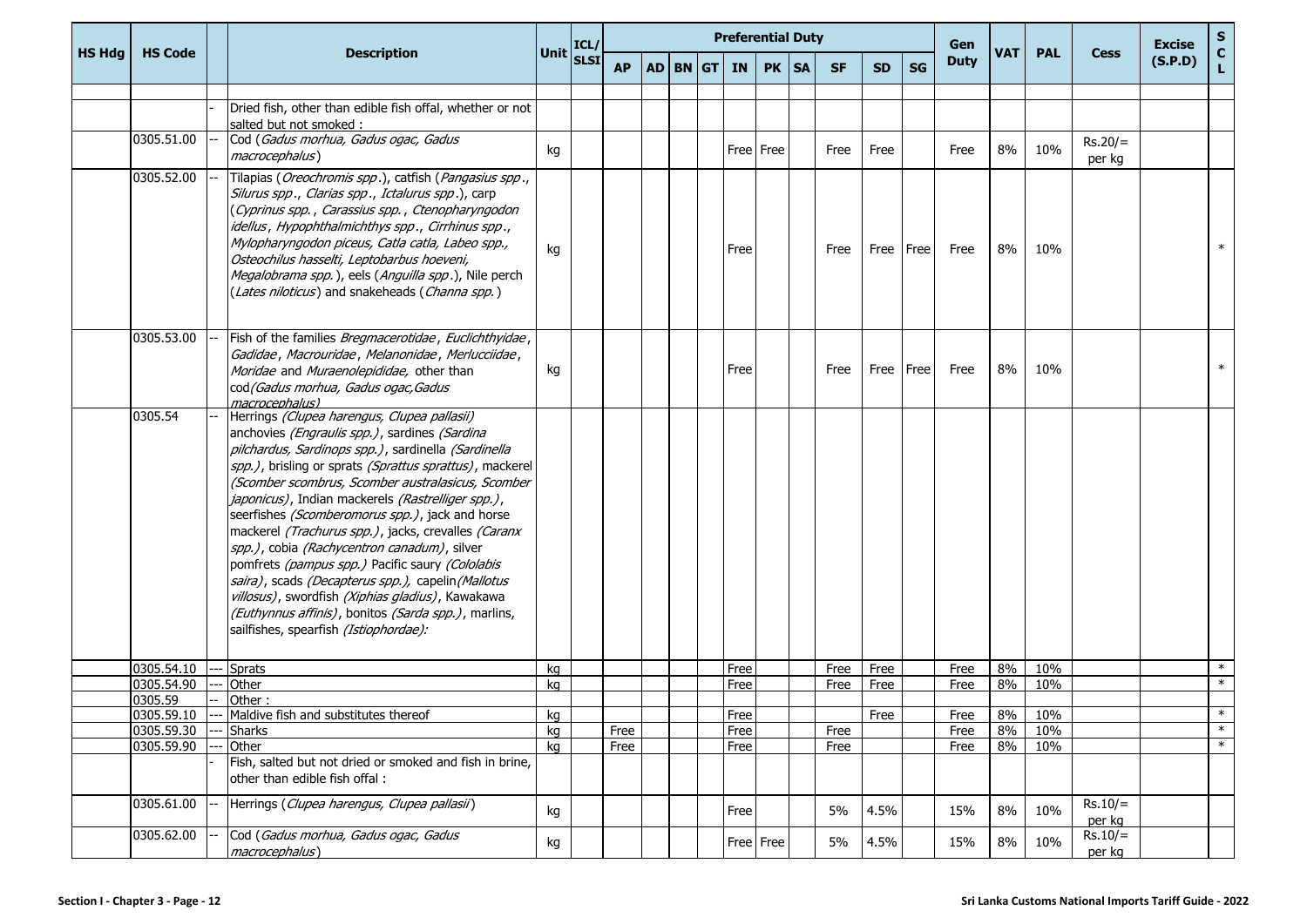|               |                |  | <b>Description</b>                                                                                                                                                                                                                                                                                                                                                                                                                |                                                        |           | <b>Preferential Duty</b><br>Gen |            |  |           |      |         |           |           |           |             |            |            |                                | <b>Excise</b> | ${\sf s}$     |
|---------------|----------------|--|-----------------------------------------------------------------------------------------------------------------------------------------------------------------------------------------------------------------------------------------------------------------------------------------------------------------------------------------------------------------------------------------------------------------------------------|--------------------------------------------------------|-----------|---------------------------------|------------|--|-----------|------|---------|-----------|-----------|-----------|-------------|------------|------------|--------------------------------|---------------|---------------|
| <b>HS Hdg</b> | <b>HS Code</b> |  |                                                                                                                                                                                                                                                                                                                                                                                                                                   | $\bigg \textsf{Unit}\bigg \textsf{ICL}/\bigg $<br>SLSI | <b>AP</b> |                                 | $AD$ BN GT |  | <b>IN</b> |      | PK   SA | <b>SF</b> | <b>SD</b> | <b>SG</b> | <b>Duty</b> | <b>VAT</b> | <b>PAL</b> | <b>Cess</b>                    | (S.P.D)       | $\frac{c}{L}$ |
|               | 0305.63.00     |  | Anchovies (Engraulis spp.)                                                                                                                                                                                                                                                                                                                                                                                                        |                                                        |           |                                 |            |  |           |      |         | 5%        |           |           | 15%         | 8%         | 10%        | $Rs.10/=$                      |               |               |
|               |                |  |                                                                                                                                                                                                                                                                                                                                                                                                                                   | kg                                                     |           |                                 |            |  | Free      |      |         |           | 4.5%      |           |             |            |            | per kg                         |               |               |
|               | 0305.64.00     |  | Tilapias (Oreochromis spp.), catfish (Pangasius spp.,<br>Silurus spp., Clarias spp., Ictalurus spp.), carp<br>(Cyprinus spp., Carassius spp., Ctenopharyngodon<br>idellus, Hypophthalmichthys spp., Cirrhinus spp.,<br>Mylopharyngodon piceus, Catla Catla, Labeo spp.,<br>Osteochilus hasselti, Leptobarbus hoeveni,<br>Megalobrama spp.), eels (Anguilla spp.), Nile perch<br>(Lates niloticus) and snakeheads (Channa spp.)    | kg                                                     |           |                                 |            |  | Free      |      |         | 5%        | 4.5%      |           | 15%         | 8%         | 10%        | $Rs.10/=$<br>per kg            |               |               |
|               | 0305.69.00     |  | Other                                                                                                                                                                                                                                                                                                                                                                                                                             | kg                                                     |           |                                 |            |  | Free      |      |         | 5%        | 4.5%      |           | 15%         | 8%         | 10%        | $Rs.10/=$<br>per kg            |               |               |
|               |                |  | Fish fins, heads, tails, maws and other edible fish<br>offal:                                                                                                                                                                                                                                                                                                                                                                     |                                                        |           |                                 |            |  |           |      |         |           |           |           |             |            |            |                                |               |               |
|               | 0305.71.00     |  | Shark fins                                                                                                                                                                                                                                                                                                                                                                                                                        | kg                                                     | 7.5%      |                                 |            |  | Free      |      |         |           | Free      |           | 15%         | 8%         | 10%        | $Rs.20/=$<br>per kg            |               |               |
|               | 0305.72        |  | Fish heads, tails and maws:                                                                                                                                                                                                                                                                                                                                                                                                       |                                                        |           |                                 |            |  |           |      |         |           |           |           |             |            |            |                                |               |               |
|               | 0305.72.10     |  | Fish maws                                                                                                                                                                                                                                                                                                                                                                                                                         | kg                                                     | 7.5%      |                                 |            |  | Free      |      |         |           | Free      |           | 15%         | 8%         | 10%        | $Rs.20/=$<br>per kg            |               |               |
|               | 0305.72.90     |  | Other                                                                                                                                                                                                                                                                                                                                                                                                                             | kg                                                     | Free      |                                 |            |  | Free      |      |         | Free      |           | Free      | Free        | 8%         | 10%        |                                |               |               |
|               | 0305.79.00     |  | Other                                                                                                                                                                                                                                                                                                                                                                                                                             | kg                                                     |           |                                 |            |  | Free      |      |         | 5%        | 4.5%      |           | 15%         | 8%         | 10%        |                                |               |               |
| 03.06         |                |  | Crustaceans, whether in shell or not, live,<br>fresh, chilled, frozen, dried, salted or in brine;<br>smoked crustaceans, whether in shell or not,<br>whether or not cooked before or during the<br>smoking process; crustaceans, in shell, cooked<br>by steaming or by boiling in water, whether or<br>not chilled, frozen, dried, salted or in brine;<br>flours, meals and pellets of crustaceans, fit for<br>human consumption. |                                                        |           |                                 |            |  |           |      |         |           |           |           |             |            |            |                                |               |               |
|               |                |  |                                                                                                                                                                                                                                                                                                                                                                                                                                   |                                                        |           |                                 |            |  |           |      |         |           |           |           |             |            |            |                                |               |               |
|               | 0306.11.00     |  | Frozen:<br>Rock lobster and other sea crawfish (Palinurus spp.<br>Panulirus spp. Jasus spp.)                                                                                                                                                                                                                                                                                                                                      | kg                                                     |           |                                 |            |  |           | Free |         | 5%        | 4.5%      |           | 15%         | 8%         | 10%        |                                |               |               |
|               | 0306.12.00     |  | Lobsters (Homarus spp.)                                                                                                                                                                                                                                                                                                                                                                                                           | kg                                                     |           |                                 |            |  |           | Free |         | 5%        | 4.5%      |           | 15%         | 8%         | 10%        | 15%                            |               |               |
|               | 0306.14.00     |  | Crabs                                                                                                                                                                                                                                                                                                                                                                                                                             | kg                                                     |           |                                 |            |  |           | Free |         | 5%        | 4.5%      |           | 15%         | 8%         | 10%        | 15%                            |               |               |
|               | 0306.15.00     |  | Norway lobsters (Nephrops norvegicus)                                                                                                                                                                                                                                                                                                                                                                                             | kg                                                     |           |                                 |            |  |           | Free |         | 5%        | 4.5%      |           | 15%         | 8%         | 10%        | 15%                            |               |               |
|               | 0306.16.00     |  | Cold-water shrimps and prawns (Pandalus spp.,<br>Crangon crangon)                                                                                                                                                                                                                                                                                                                                                                 | kg                                                     |           |                                 |            |  |           | Free |         | 5%        | 4.5%      |           | 15%         | 8%         | 10%        | 45% or<br>$Rs.160/=$<br>per kg |               |               |
|               | 0306.17.00     |  | Other shrimps and prawns                                                                                                                                                                                                                                                                                                                                                                                                          | kg                                                     |           |                                 |            |  |           | Free |         | 5%        | 4.5%      |           | 15%         | 8%         | 10%        | 45% or<br>$Rs.160/=$<br>per kg |               |               |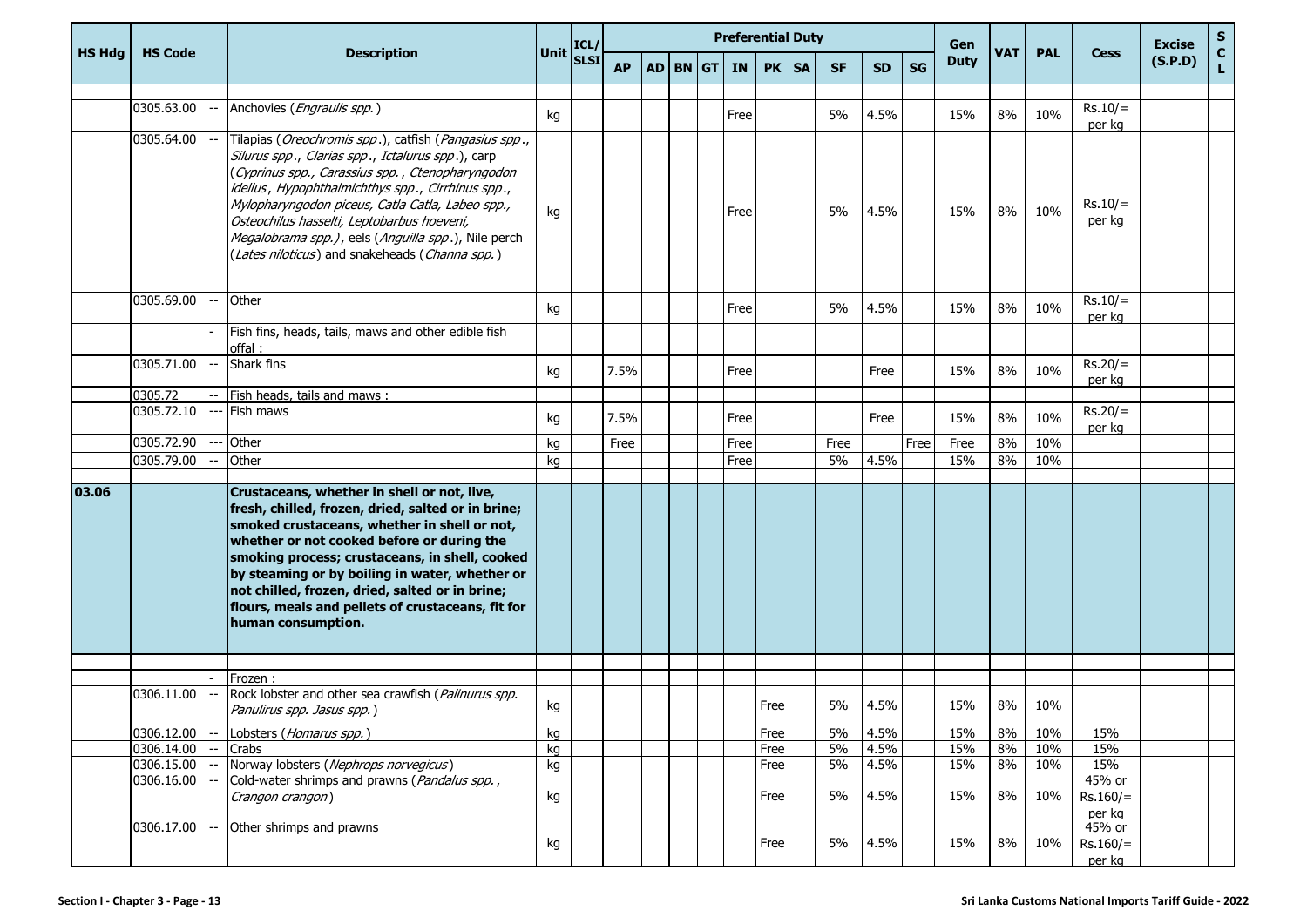|               |                |                                                                 |                                                                 |           |  |             | <b>Preferential Duty</b> |           |           |    | Gen         |            |            | <b>Cess</b> | <b>Excise</b><br>(S.P.D) | $\mathsf{s}$       |
|---------------|----------------|-----------------------------------------------------------------|-----------------------------------------------------------------|-----------|--|-------------|--------------------------|-----------|-----------|----|-------------|------------|------------|-------------|--------------------------|--------------------|
| <b>HS Hdg</b> | <b>HS Code</b> | <b>Description</b>                                              | Unit $\begin{bmatrix} \text{ICL}/ \\ \text{SLSI} \end{bmatrix}$ | <b>AP</b> |  | AD BN GT IN | PK   SA                  | <b>SF</b> | <b>SD</b> | SG | <b>Duty</b> | <b>VAT</b> | <b>PAL</b> |             |                          | $\mathbf{C}$<br>L. |
|               |                |                                                                 |                                                                 |           |  |             |                          |           |           |    |             |            |            |             |                          |                    |
|               | 0306.19        | Other, including flours, meals and pellets of                   |                                                                 |           |  |             |                          |           |           |    |             |            |            |             |                          |                    |
|               |                | crustaceans, fit for human consumption :                        |                                                                 |           |  |             |                          |           |           |    |             |            |            |             |                          |                    |
|               | 0306.19.10     | Flours, meals and pellets, of crustaceans, fit for              | kg                                                              |           |  |             | Free                     | 5%        | 4.5%      |    | 15%         | 8%         | 10%        | 15%         |                          |                    |
|               | 0306.19.90     | human consumption<br>Other                                      | kg                                                              |           |  |             | Free                     | 5%        | 4.5%      |    | 15%         | 8%         | 10%        | 15%         |                          |                    |
|               |                | Live, Fresh or chilled :                                        |                                                                 |           |  |             |                          |           |           |    |             |            |            |             |                          |                    |
|               | 0306.31.00     | Rock lobster and other sea crawfish (Palinurus spp.,            |                                                                 |           |  |             |                          |           |           |    |             |            |            |             |                          |                    |
|               |                | Panulirus spp., Jasus spp.)                                     | kg                                                              |           |  |             | Free                     | 5%        | 4.5%      |    | 15%         | 8%         | 10%        | 15%         |                          |                    |
|               | 0306.32.00     | Lobsters ( <i>Homarus spp</i> .)                                | kg                                                              |           |  |             | Free                     | 5%        | 4.5%      |    | 15%         | 8%         | 10%        | 15%         |                          |                    |
|               | 0306.33.00     | Crabs                                                           | kg                                                              |           |  |             | Free                     | 5%        | 4.5%      |    | 15%         | 8%         | 10%        | 15%         |                          |                    |
|               | 0306.34.00     | Norway lobsters (Nephrops norvegicus)                           | kg                                                              |           |  |             | Free                     | 5%        | 4.5%      |    | 15%         | 8%         | 10%        | 15%         |                          |                    |
|               | 0306.35.00     | Cold -water shrimps and prawns (Pandalus spp.,                  |                                                                 |           |  |             |                          |           |           |    |             |            |            | 45% or      |                          |                    |
|               |                | Crangon crangon)                                                | kg                                                              |           |  |             | Free                     | 5%        | 4.5%      |    | 15%         | 8%         | 10%        | $Rs.140/=$  |                          |                    |
|               |                |                                                                 |                                                                 |           |  |             |                          |           |           |    |             |            |            | per kg      |                          |                    |
|               | 0306.36        | Other shrimps and prawns                                        |                                                                 |           |  |             |                          |           |           |    |             |            |            |             |                          |                    |
|               | 0306.36.10     | Shrimp and Prawns Brood Stock (Penaeus monodon                  |                                                                 |           |  |             |                          |           |           |    |             |            |            |             |                          |                    |
|               |                | and Litopenaeus vannamei) approved by Department                | kg                                                              |           |  |             | Free                     | 5%        | 4.5%      |    | 15%         | 8%         | 10%        |             |                          |                    |
|               |                | of Fisheries.                                                   |                                                                 |           |  |             |                          |           |           |    |             |            |            |             |                          |                    |
|               | 0306.36.90     | Other                                                           |                                                                 |           |  |             |                          |           |           |    |             |            |            | 45% or      |                          |                    |
|               |                |                                                                 | kg                                                              |           |  |             | Free                     | 5%        | 4.5%      |    | 15%         | 8%         | 10%        | $Rs.140/=$  |                          |                    |
|               |                |                                                                 |                                                                 |           |  |             |                          |           |           |    |             |            |            | per kg      |                          |                    |
|               | 0306.39.00     | Other, including flours, meals and pellets of                   | kg                                                              |           |  |             | Free                     | 5%        | 4.5%      |    | 15%         | 8%         | 10%        | 15%         |                          |                    |
|               |                | crustaceans, fit for human consumption                          |                                                                 |           |  |             |                          |           |           |    |             |            |            |             |                          |                    |
|               |                | Other:                                                          |                                                                 |           |  |             |                          |           |           |    |             |            |            |             |                          |                    |
|               | 0306.91.00     | Rock lobster and other sea crawfish (Palinurus spp.,            | kg                                                              |           |  |             | Free                     | 5%        | 4.5%      |    | 15%         | 8%         | 10%        | 15%         |                          |                    |
|               | 0306.92.00     | Panulirus spp., Jasus spp.)<br>Lobsters ( <i>Homarus spp</i> .) | kg                                                              |           |  |             | Free                     | 5%        | 4.5%      |    | 15%         | 8%         | 10%        | 15%         |                          |                    |
|               | 0306.93.00     | Crabs                                                           | kg                                                              |           |  |             | Free                     | 5%        | 4.5%      |    | 15%         | 8%         | 10%        | 15%         |                          |                    |
|               | 0306.94.00     | Norway lobsters (Nephrops norvegicus)                           | kg                                                              |           |  |             | Free                     | 5%        | 4.5%      |    | 15%         | 8%         | 10%        | 15%         |                          |                    |
|               | 0306.95.00     | Shrimps and prawns                                              |                                                                 |           |  |             |                          |           |           |    |             |            |            | 45% or      |                          |                    |
|               |                |                                                                 | kg                                                              |           |  |             | Free                     | 5%        | 4.5%      |    | 15%         | 8%         | 10%        | $Rs.130/=$  |                          |                    |
|               |                |                                                                 |                                                                 |           |  |             |                          |           |           |    |             |            |            | per kg      |                          |                    |
|               | 0306.99.00     | Other, including flours, meals and pellets of                   |                                                                 |           |  |             |                          |           |           |    |             |            |            |             |                          |                    |
|               |                | crustaceans, fit for human consumption                          | kg                                                              |           |  |             | Free                     | 5%        | 4.5%      |    | 15%         | 8%         | 10%        | 15%         |                          |                    |
|               |                |                                                                 |                                                                 |           |  |             |                          |           |           |    |             |            |            |             |                          |                    |
| 03.07         |                | Molluscs, whether in shell or not, live, fresh,                 |                                                                 |           |  |             |                          |           |           |    |             |            |            |             |                          |                    |
|               |                | chilled, frozen, dried, salted or in brine;                     |                                                                 |           |  |             |                          |           |           |    |             |            |            |             |                          |                    |
|               |                | smoked molluscs, whether in shell or not,                       |                                                                 |           |  |             |                          |           |           |    |             |            |            |             |                          |                    |
|               |                | whether or not cooked before or during the                      |                                                                 |           |  |             |                          |           |           |    |             |            |            |             |                          |                    |
|               |                | smoking process; flours, meals and pellets of                   |                                                                 |           |  |             |                          |           |           |    |             |            |            |             |                          |                    |
|               |                | molluscs, fit for human consumption.                            |                                                                 |           |  |             |                          |           |           |    |             |            |            |             |                          |                    |
|               |                |                                                                 |                                                                 |           |  |             |                          |           |           |    |             |            |            |             |                          |                    |
|               |                |                                                                 |                                                                 |           |  |             |                          |           |           |    |             |            |            |             |                          |                    |
|               |                | Oysters:                                                        |                                                                 |           |  |             |                          |           |           |    |             |            |            |             |                          |                    |
|               | 0307.11.00     | Live, fresh or chilled                                          | kg                                                              |           |  |             | Free                     | 5%        | 4.5%      |    | 15%         | 8%         | 10%        |             |                          |                    |
|               | 0307.12.00     | Frozen                                                          | kg                                                              |           |  |             | Free                     | 5%        | 4.5%      |    | 15%         | 8%         | 10%        |             |                          |                    |
|               | 0307.19.00     | Other                                                           | kg                                                              |           |  |             | Free                     | 5%        | 4.5%      |    | 15%         | 8%         | 10%        |             |                          |                    |
|               |                | Scallops, including queen scallops, of the genera               |                                                                 |           |  |             |                          |           |           |    |             |            |            |             |                          |                    |
|               |                | Pecten, Chlamys or Placopecten :                                |                                                                 |           |  |             |                          |           |           |    |             |            |            |             |                          |                    |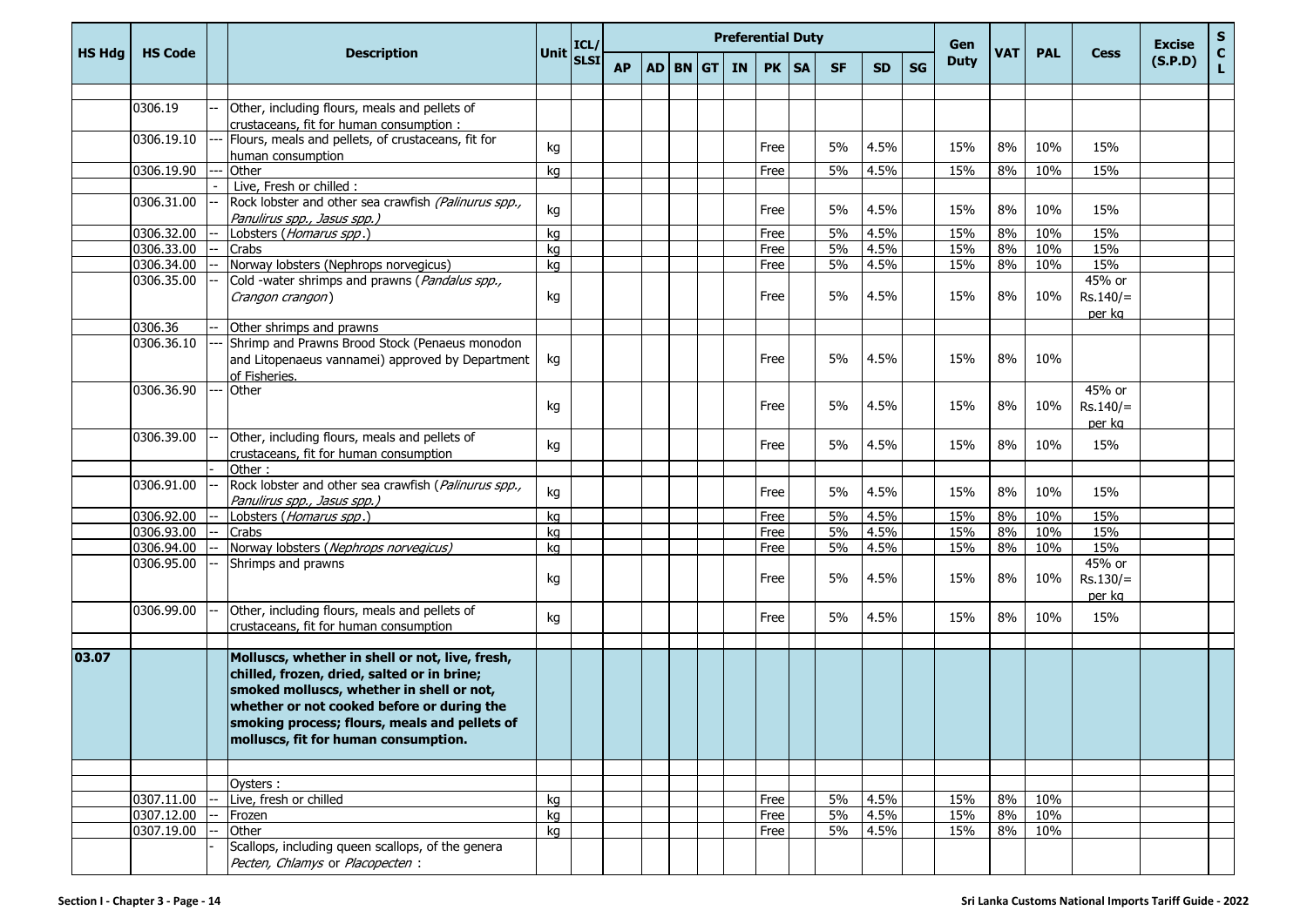|               |                          |  | <b>Description</b>                                   | <b>Unit</b> | ICL/        | <b>Preferential Duty</b> |  |          |  |           |              |           |           |              |           | Gen         | <b>VAT</b> |            |             | <b>Excise</b> | ${\sf s}$          |
|---------------|--------------------------|--|------------------------------------------------------|-------------|-------------|--------------------------|--|----------|--|-----------|--------------|-----------|-----------|--------------|-----------|-------------|------------|------------|-------------|---------------|--------------------|
| <b>HS Hdg</b> | <b>HS Code</b>           |  |                                                      |             | <b>SLSI</b> | <b>AP</b>                |  | AD BN GT |  | <b>IN</b> | <b>PK</b>    | <b>SA</b> | <b>SF</b> | <b>SD</b>    | <b>SG</b> | <b>Duty</b> |            | <b>PAL</b> | <b>Cess</b> | (S.P.D)       | $\mathbf{C}$<br>Ĺ. |
|               |                          |  |                                                      |             |             |                          |  |          |  |           |              |           |           |              |           |             |            |            |             |               |                    |
|               | 0307.21                  |  | Live, fresh or chilled :                             |             |             |                          |  |          |  |           |              |           |           |              |           |             |            |            |             |               |                    |
|               | 0307.21.10               |  | Live                                                 | kg          |             |                          |  |          |  |           | Free         |           | 5%        | 4.5%         |           | 15%         | 8%         | 10%        |             |               |                    |
|               | 0307.21.90               |  | Other                                                | kg          |             |                          |  |          |  |           | Free         |           | 5%        | 4.5%         |           | 15%         | 8%         | 10%        |             |               |                    |
|               | 0307.22.00               |  | Frozen                                               | kg          |             |                          |  |          |  |           | Free         |           | 5%        | 4.5%         |           | 15%         | 8%         | 10%        |             |               |                    |
|               | 0307.29.00               |  | Other                                                | kq          |             |                          |  |          |  |           | Free         |           | 5%        | 4.5%         |           | 15%         | 8%         | 10%        |             |               |                    |
|               |                          |  | Mussels (Mytilus spp., Perna spp.) :                 |             |             |                          |  |          |  |           |              |           |           |              |           |             |            |            |             |               |                    |
|               | 0307.31                  |  | Live, fresh or chilled :                             |             |             |                          |  |          |  |           |              |           |           |              |           |             |            |            |             |               |                    |
|               | 0307.31.10               |  | Live                                                 | kq          |             |                          |  |          |  |           | Free         |           | 5%        | 4.5%         |           | 15%         | 8%         | 10%        |             |               |                    |
|               | 0307.31.90               |  | Other                                                | kg          |             |                          |  |          |  |           | Free         |           | 5%        | 4.5%         |           | 15%         | 8%         | 10%        |             |               |                    |
|               | 0307.32.00               |  | Frozen                                               | kq          |             |                          |  |          |  |           | Free         |           | 5%        | 4.5%         |           | 15%         | 8%         | 10%        |             |               |                    |
|               | 0307.39.00               |  | Other                                                | kg          |             |                          |  |          |  |           | Free         |           | 5%        | 4.5%         |           | 15%         | 8%         | 10%        |             |               |                    |
|               |                          |  | Cuttle fish and squid:                               |             |             |                          |  |          |  |           |              |           |           |              |           |             |            |            |             |               |                    |
|               | 0307.42.00               |  | Live, fresh or chilled                               | kq          |             |                          |  |          |  |           | Free         |           | 5%        | 4.5%         |           | 15%         | 8%         | 10%        | 15%         |               |                    |
|               | 0307.43.00               |  | Frozen                                               | kg          |             |                          |  |          |  |           | Free         |           | 5%        | 4.5%         |           | 15%         | 8%         | 10%        | 15%         |               |                    |
|               | 0307.49.00               |  | Other                                                | kg          |             |                          |  |          |  |           | Free         |           | 5%        | 4.5%         |           | 15%         | 8%         | 10%        | 15%         |               |                    |
|               |                          |  | Octopus (Octopus spp.):                              |             |             |                          |  |          |  |           |              |           |           |              |           |             |            |            |             |               |                    |
|               | 0307.51                  |  | Live, fresh or chilled :                             |             |             |                          |  |          |  |           |              |           |           |              |           |             |            |            |             |               |                    |
|               | 0307.51.10               |  | Live                                                 | kg          |             |                          |  |          |  |           | Free         |           | 5%<br>5%  | 4.5%         |           | 15%         | 8%         | 10%        |             |               |                    |
|               | 0307.51.90<br>0307.52.00 |  | Other                                                | kg          |             |                          |  |          |  |           | Free<br>Free |           | 5%        | 4.5%<br>4.5% |           | 15%<br>15%  | 8%<br>8%   | 10%<br>10% |             |               |                    |
|               | 0307.59.00               |  | Frozen<br>Other                                      | kg<br>kg    |             |                          |  |          |  |           | Free         |           | 5%        | 4.5%         |           | 15%         | 8%         | 10%        |             |               |                    |
|               | 0307.60                  |  | Snails, other than sea snails:                       |             |             |                          |  |          |  |           |              |           |           |              |           |             |            |            |             |               |                    |
|               | 0307.60.10               |  | Live, fresh, chilled or frozen                       | kg          |             |                          |  |          |  |           | Free         |           | 5%        | 4.5%         |           | 15%         | 8%         | 10%        |             |               |                    |
|               | 0307.60.90               |  | Other                                                | kg          |             |                          |  |          |  |           | Free         |           | 5%        | 4.5%         |           | 15%         | 8%         | 10%        |             |               |                    |
|               |                          |  | Clams, cockles and ark shells(families Arcidae,      |             |             |                          |  |          |  |           |              |           |           |              |           |             |            |            |             |               |                    |
|               |                          |  | Arcticidae, Cardiidae,                               |             |             |                          |  |          |  |           |              |           |           |              |           |             |            |            |             |               |                    |
|               |                          |  | Donacidae, Hiatellidae, Mactridae, Mesodesmatidae, M |             |             |                          |  |          |  |           |              |           |           |              |           |             |            |            |             |               |                    |
|               |                          |  | yidae, Semelidae , Solecurtidae , Solenidae ,        |             |             |                          |  |          |  |           |              |           |           |              |           |             |            |            |             |               |                    |
|               |                          |  | Tridacnidae and Veneridae):                          |             |             |                          |  |          |  |           |              |           |           |              |           |             |            |            |             |               |                    |
|               |                          |  |                                                      |             |             |                          |  |          |  |           |              |           |           |              |           |             |            |            |             |               |                    |
|               | 0307.71.00               |  | Live, fresh or chilled                               | kg          |             |                          |  |          |  |           | Free         |           | 5%        | 4.5%         |           | 15%         | 8%         | 10%        |             |               |                    |
|               | 0307.72.00               |  | Frozen                                               | kg          |             |                          |  |          |  |           | Free         |           |           |              |           | 15%         | 8%         | 10%        |             |               |                    |
|               | 0307.79.00               |  | Other                                                | kg          |             |                          |  |          |  |           | Free         |           |           |              |           | 15%         | 8%         | 10%        |             |               |                    |
|               |                          |  | Abalone (Haliotis spp.) and stromboid conchs         |             |             |                          |  |          |  |           |              |           |           |              |           |             |            |            |             |               |                    |
|               |                          |  | (Strombus spp.):                                     |             |             |                          |  |          |  |           |              |           |           |              |           |             |            |            |             |               |                    |
|               | 0307.81.00               |  | Live, fresh or chilled abalone (Haliotis spp.)       | kg          |             |                          |  |          |  |           | Free         |           | 5%        | 4.5%         |           | 15%         | 8%         | 10%        |             |               |                    |
|               |                          |  |                                                      |             |             |                          |  |          |  |           |              |           |           |              |           |             |            |            |             |               |                    |
|               | 0307.82.00               |  | Live, fresh or chilled stromboid conchs (Strombus    | kg          |             |                          |  |          |  |           |              |           |           |              |           | 15%         | 8%         | 10%        | 15%         |               |                    |
|               |                          |  | spp.)<br>Frozen Abalone (Haliotis spp.)              |             |             |                          |  |          |  |           |              |           |           |              |           |             |            |            |             |               |                    |
|               | 0307.83.00<br>0307.84.00 |  | Frozen stromboid conchs (Strombus spp.)              | kg          |             |                          |  |          |  |           | Free         |           |           |              |           | 15%         | 8%         | 10%        |             |               |                    |
|               |                          |  |                                                      | kg          |             |                          |  |          |  |           |              |           |           |              |           | 15%         | 8%         | 10%        | 15%         |               |                    |
|               |                          |  |                                                      |             |             |                          |  |          |  |           |              |           |           |              |           |             |            |            |             |               |                    |
|               | 0307.87.00               |  | Other abalone (Haliotis spp.)                        | kg          |             |                          |  |          |  |           | Free         |           |           |              |           | 15%         | 8%         | 10%        |             |               |                    |
|               | 0307.88.00               |  | Other stromboid conchs (strombus spp.)               | kg          |             |                          |  |          |  |           |              |           |           |              |           | 15%         | 8%         | 10%        | 15%         |               |                    |
|               |                          |  |                                                      |             |             |                          |  |          |  |           |              |           |           |              |           |             |            |            |             |               |                    |
|               |                          |  | Other, including flours, meals and pellets, fit for  |             |             |                          |  |          |  |           |              |           |           |              |           |             |            |            |             |               |                    |
|               |                          |  | human consumption:                                   |             |             |                          |  |          |  |           |              |           |           |              |           |             |            |            |             |               |                    |
|               | 0307.91                  |  | Live, fresh or chilled :                             |             |             |                          |  |          |  |           |              |           |           |              |           |             |            |            |             |               |                    |
|               | 0307.91.10               |  | Live                                                 | kg          |             |                          |  |          |  |           | Free         |           | 5%        | 4.5%         |           | 15%         | 8%         | 10%        |             |               |                    |
|               | 0307.91.90               |  | Other                                                | kg          |             |                          |  |          |  |           | Free         |           | 5%        | 4.5%         |           | 15%         | 8%         | 10%        |             |               |                    |